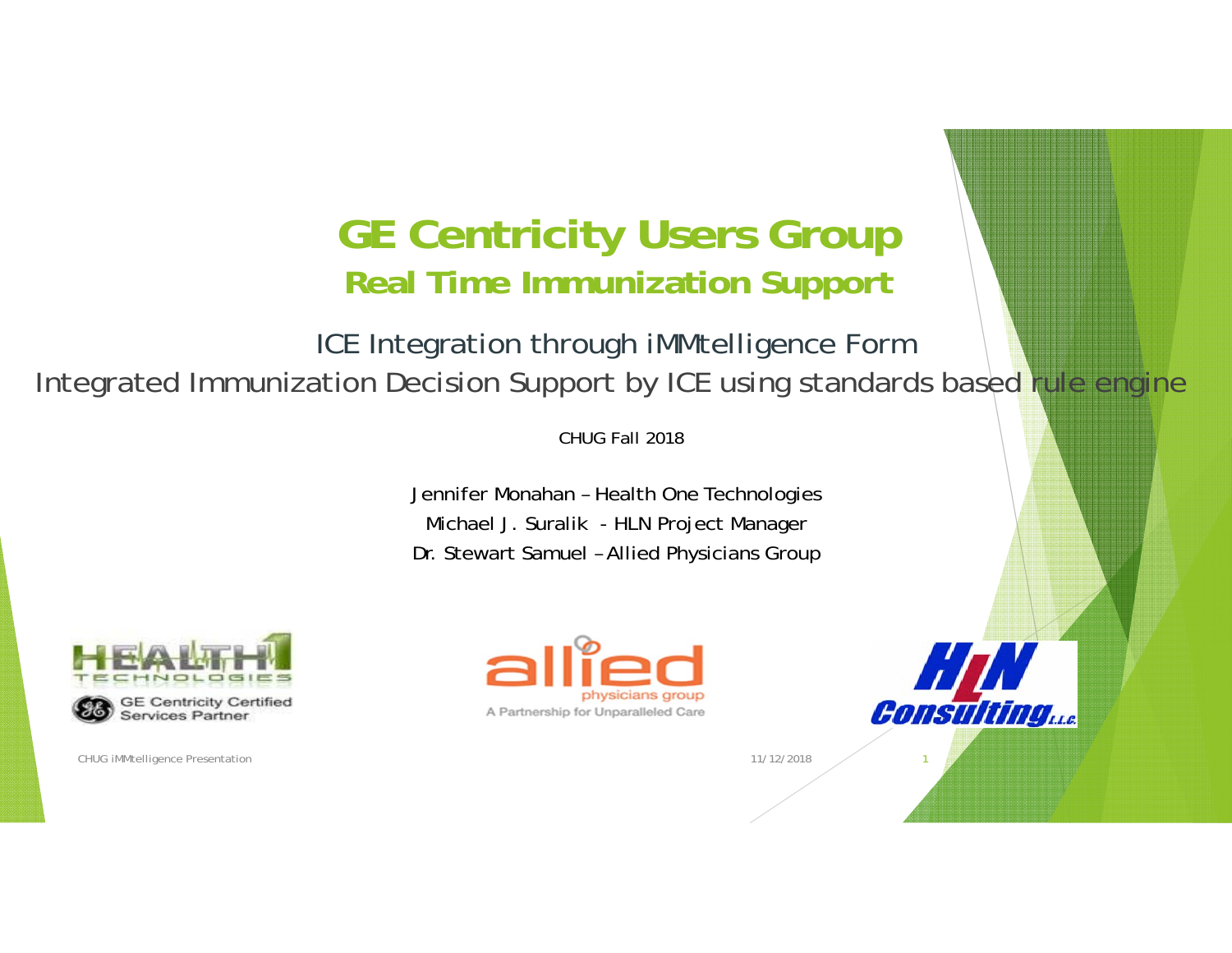## Presentation Agenda

- Introduction
- The challenge: Real time vaccine decision support
- ▶ Overview of ICE (Immunization Calculation Engine)
- Integrating ICE with Centricity
- **Practice Perspective**
- Live Demo
- $\blacktriangleright$  Q/A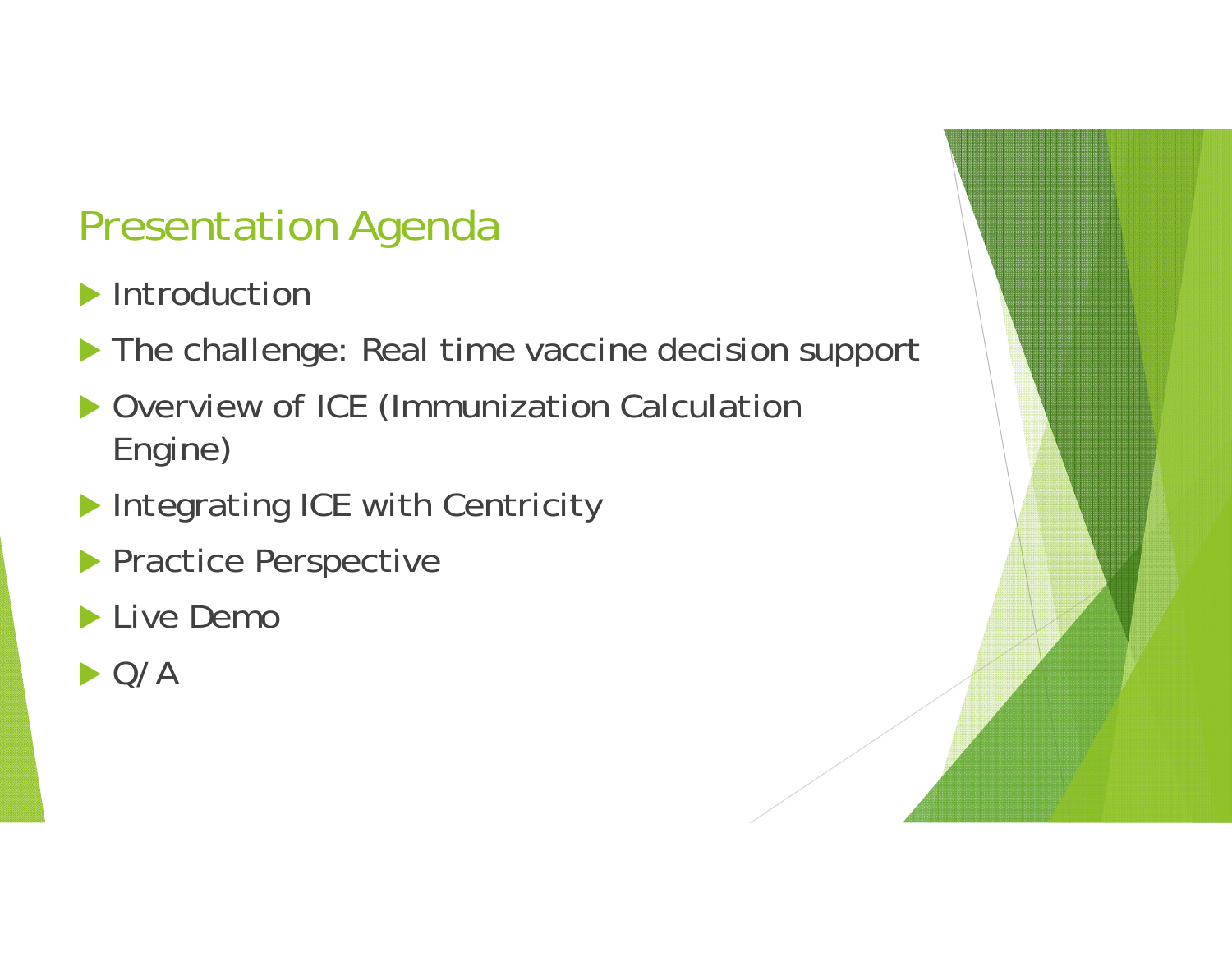## About the Presenters

- ▶ Jennifer Monahan Health One Technologies
	- **Partner Health 1 Technologies**
	- Experience in the medical and technology sectors
	- ▶ 15+ Years of Experience implementing and optimizing EHRs in physician offices, hospitals, and specialty clinics.
	- **Thought leader and innovator focusing on** leveraging technology to improve patient and provider experience.

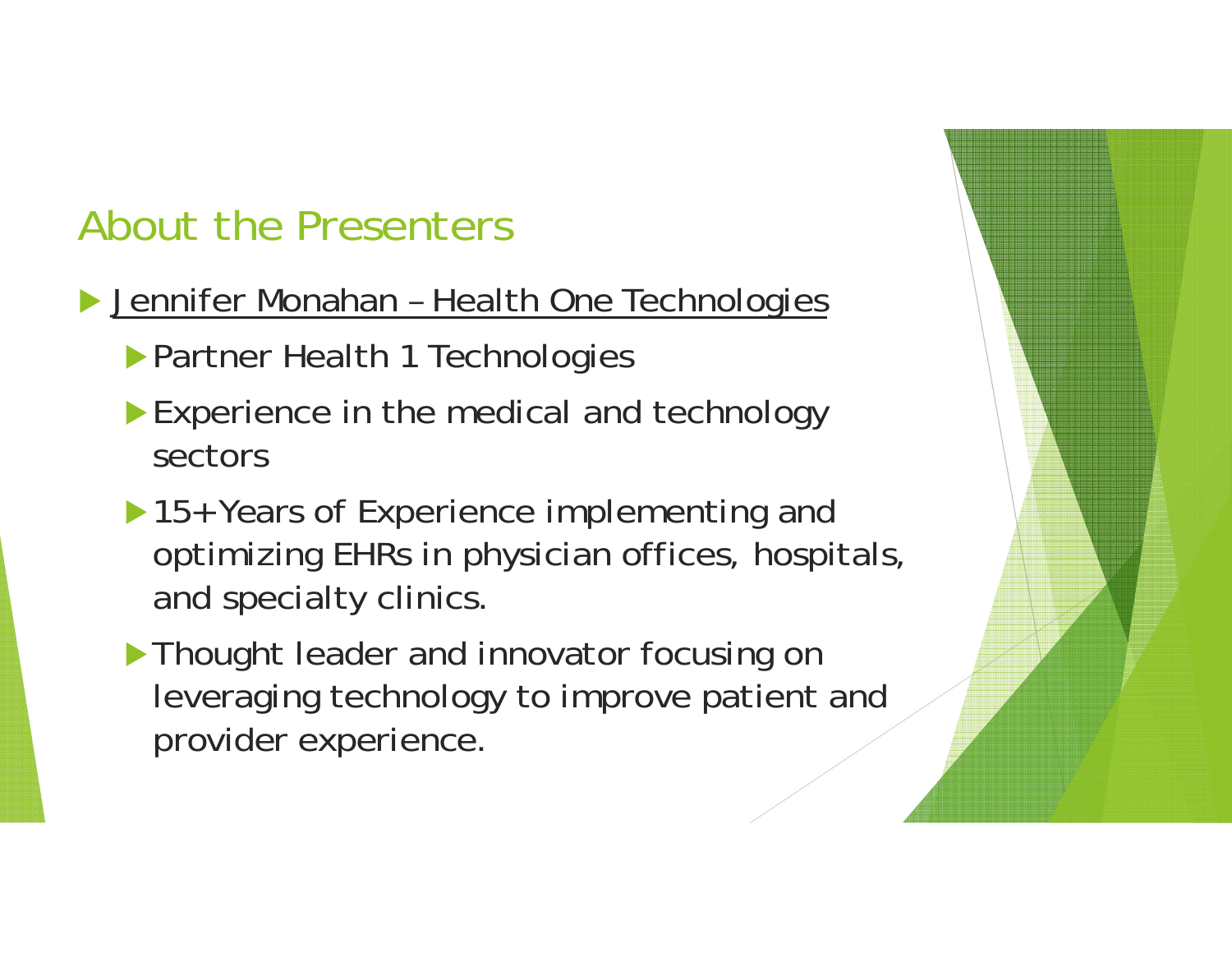## About the Presenters

- Michael J. Suralik HLN
	- ▶ Senior Project Manager at HLN Consulting, LLC
	- **ICE (Immunization Calculation Engine)** Customer Engagement Manager
	- ▶ 16+ years experience in Healthcare Interoperability including HIE, IIS, and EHRs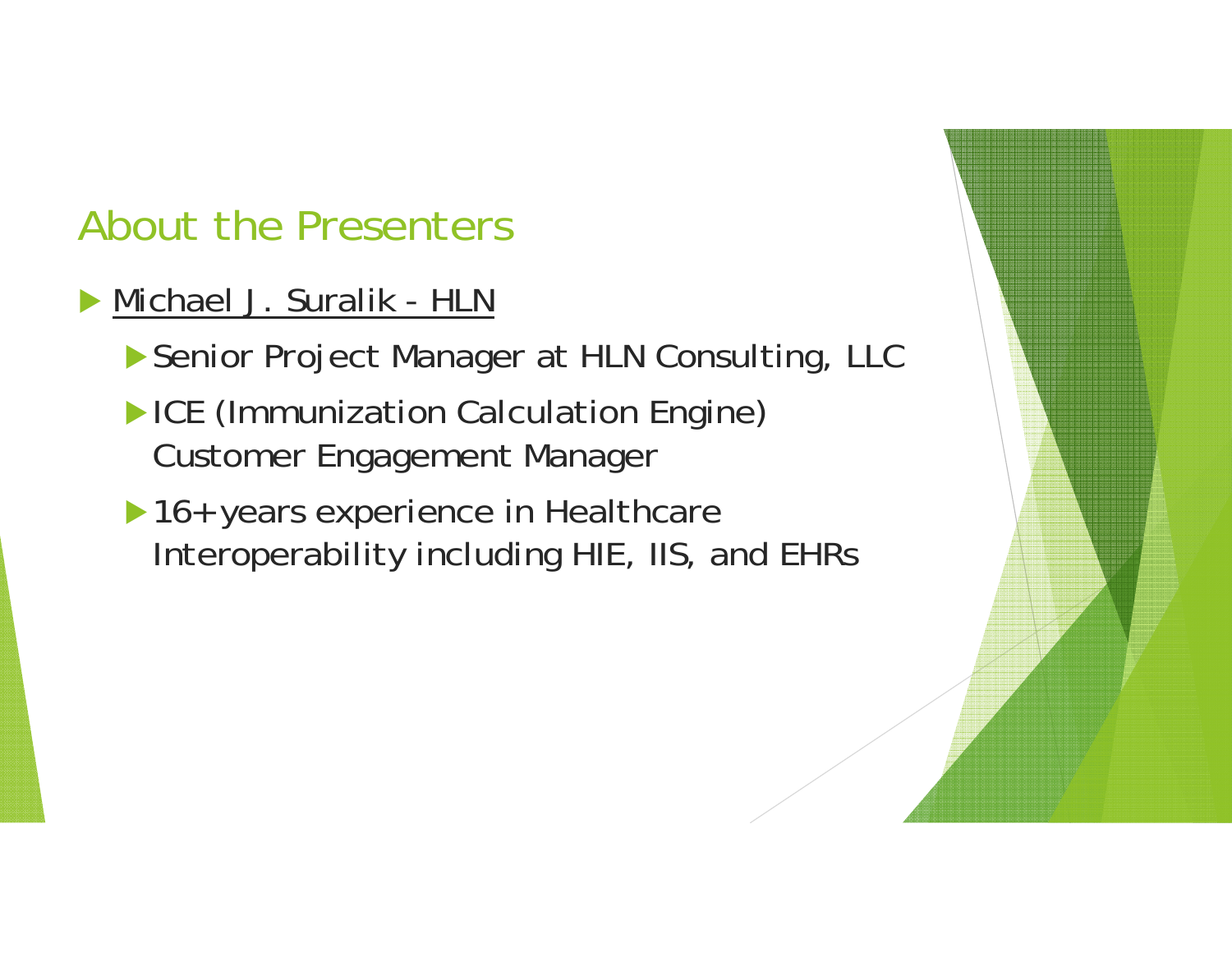## About the Presenters

- **Dr. Stewart Samuel Allied Physicians Group** 
	- **Practicing Pediatrician in a suburban setting for** 20+ years
	- Chair, Information Technology Steering Committee
	- ▶ 35 practices, 150 providers, 150000 patients, 600 users – Predominantly Pediatrics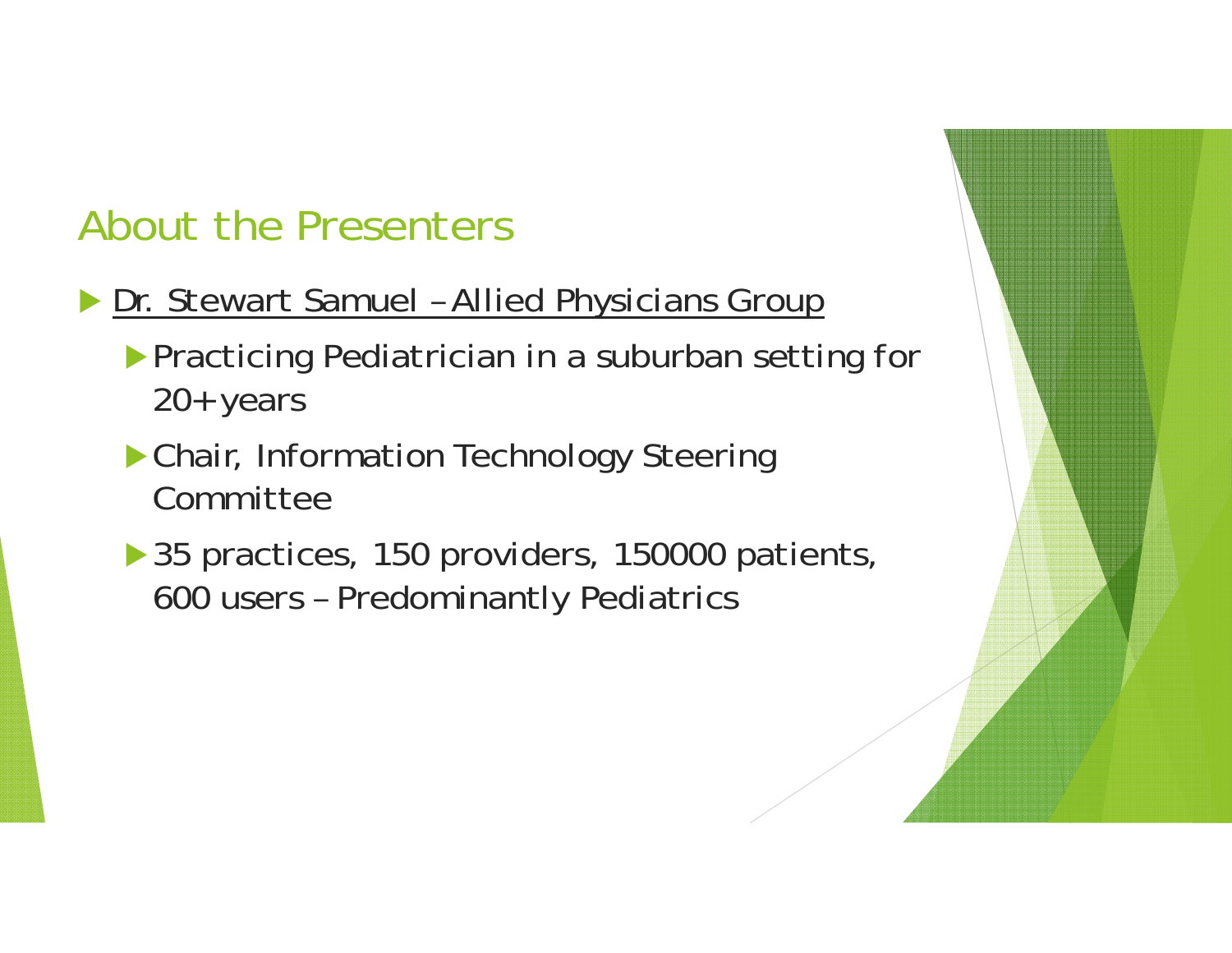# Practice Perspective

Dr. Stewart Samuel – Allied Physicians Group

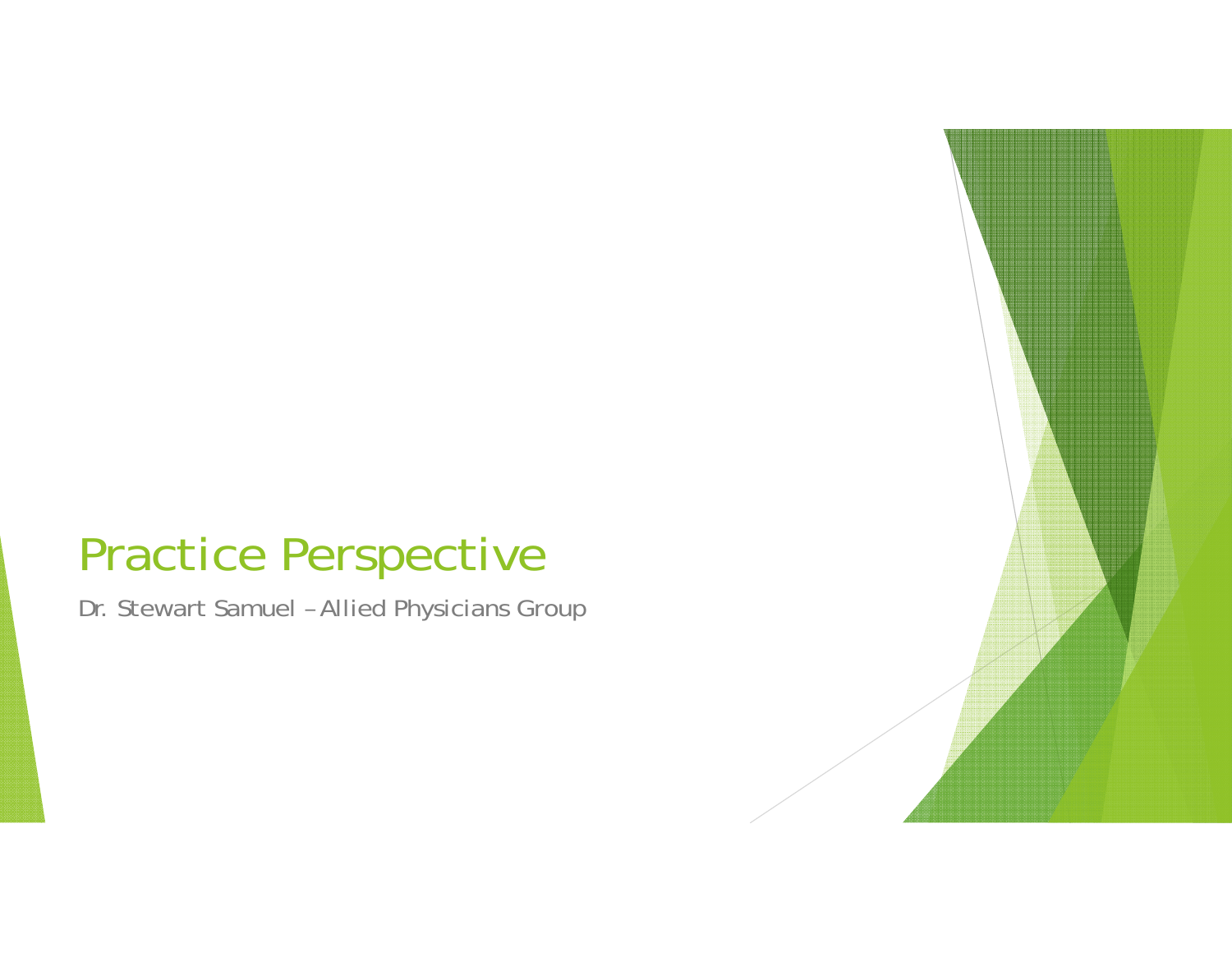#### **Allied Physicians Group of New York**

Single-specialty Pediatric group built on a philosophy of independent like-minded p

Dr. Stewar t Samuel Intro to Allied Physician Group

- ►35 practices, 150 providers, 150,000 patients, 600 users
- ►Mostly pediatricians (1 Ped All/Pulm office, 1 mental health)
- ► All on same Electronic solutions
	- ► EMR/CPS, including customized form sets
	- ► 3<sup>rd</sup> party integration- patient engagement (check in, patient reminders, portal)



CHUG iMMtelligence Presentation 2002 12:00 12:00 12:00 12:00 12:00 12:00 12:00 12:00 12:00 12:00 12:00 12:00 12:00 12:00 12:00 12:00 12:00 12:00 12:00 12:00 12:00 12:00 12:00 12:00 12:00 12:00 12:00 12:00 12:00 12:00 12:00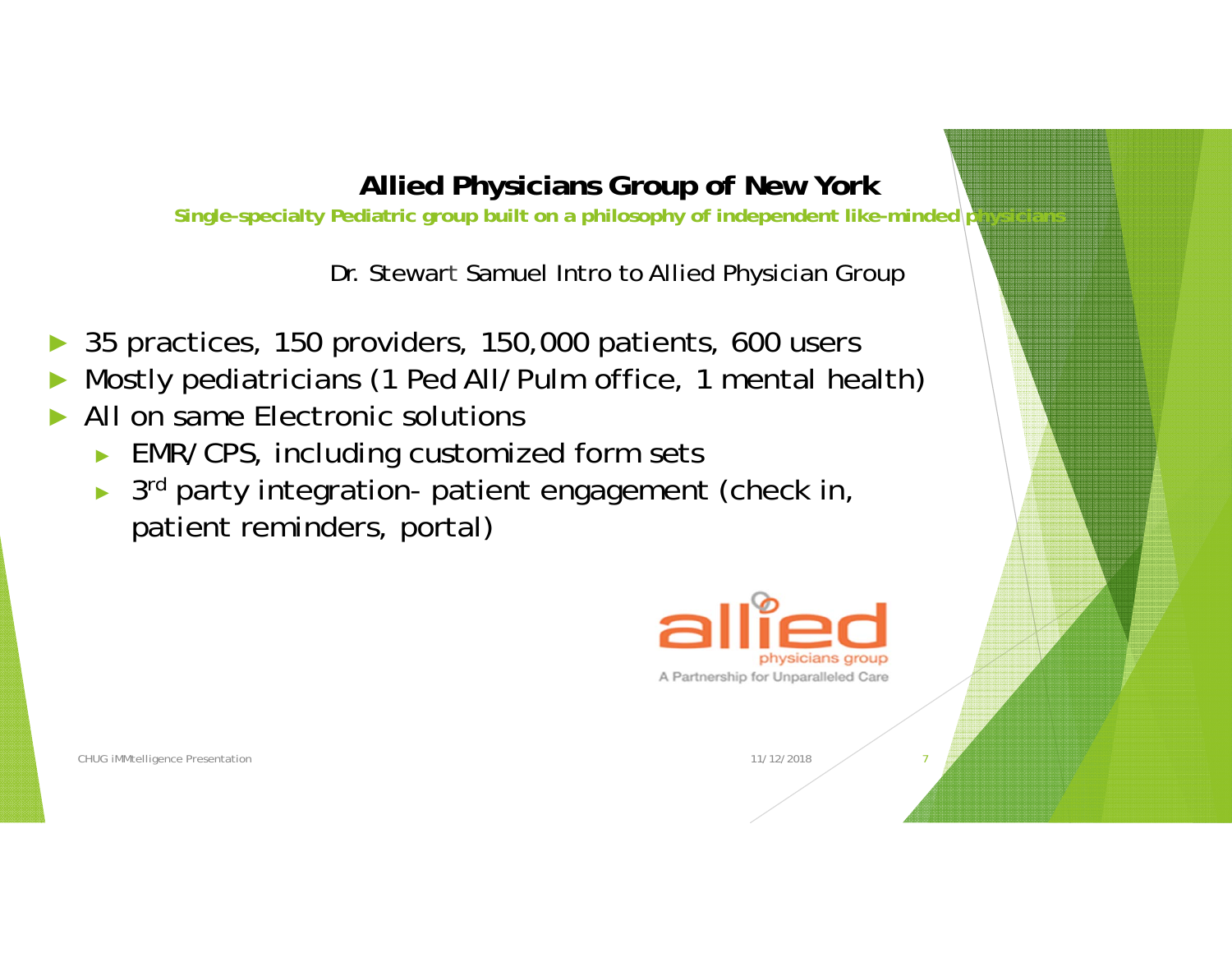## Importance of Immunizations to APG

- ▶ Year to date 220,000 vaccines given
- ▶ Zero tolerance for errors
- Multiple advantages to everyone by increasing vaccination rates
	- Missed opportunities reduced
	- Patients health protected
	- Multiple Quality/HEDIS measures satisfied = \$\$
	- Office efficiencies improved



CHUG iMMtelligence Presentation 2002 12:00 18:00 12:00 12:00 12:00 12:00 12:00 12:00 12:00 12:00 12:00 12:00 13:00 12:00 12:00 12:00 12:00 12:00 12:00 12:00 12:00 12:00 12:00 12:00 12:00 12:00 12:00 12:00 12:00 12:00 12:00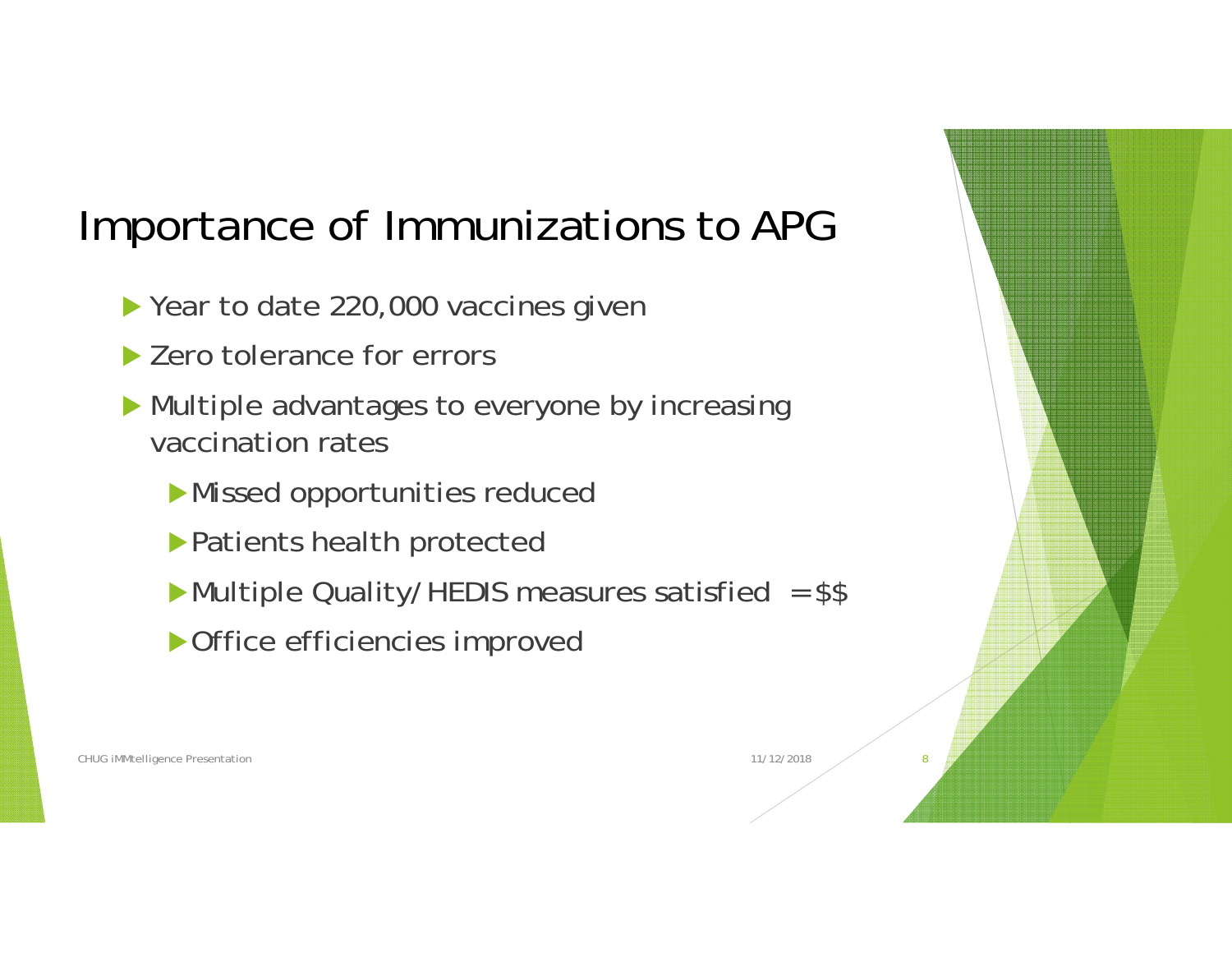# The Challenge:

**Vaccine Schedule Challenges specific to Practices/Providers**

- ►Growing Complexity of vaccination schedules
- ►Non-MDs managing schedules
- ► Patient Factors
	- ► Vaccine hesitancy, Illness in patient, Transfer from another practice (especially from other countries)
- ► Manufacturing issues
	- ► Shortages (Heb B and Adult Hep A)
	- ► Delays
- ► School and Government Policies and their abilities to evaluate vaccination histories

CHUG iMMtelligence Presentation 2002 12:00 18:00 12:00 12:00 12:00 12:00 12:00 12:00 12:00 12:00 12:00 12:00 13:00 12:00 12:00 12:00 12:00 12:00 12:00 12:00 12:00 12:00 12:00 12:00 12:00 12:00 12:00 12:00 12:00 12:00 12:00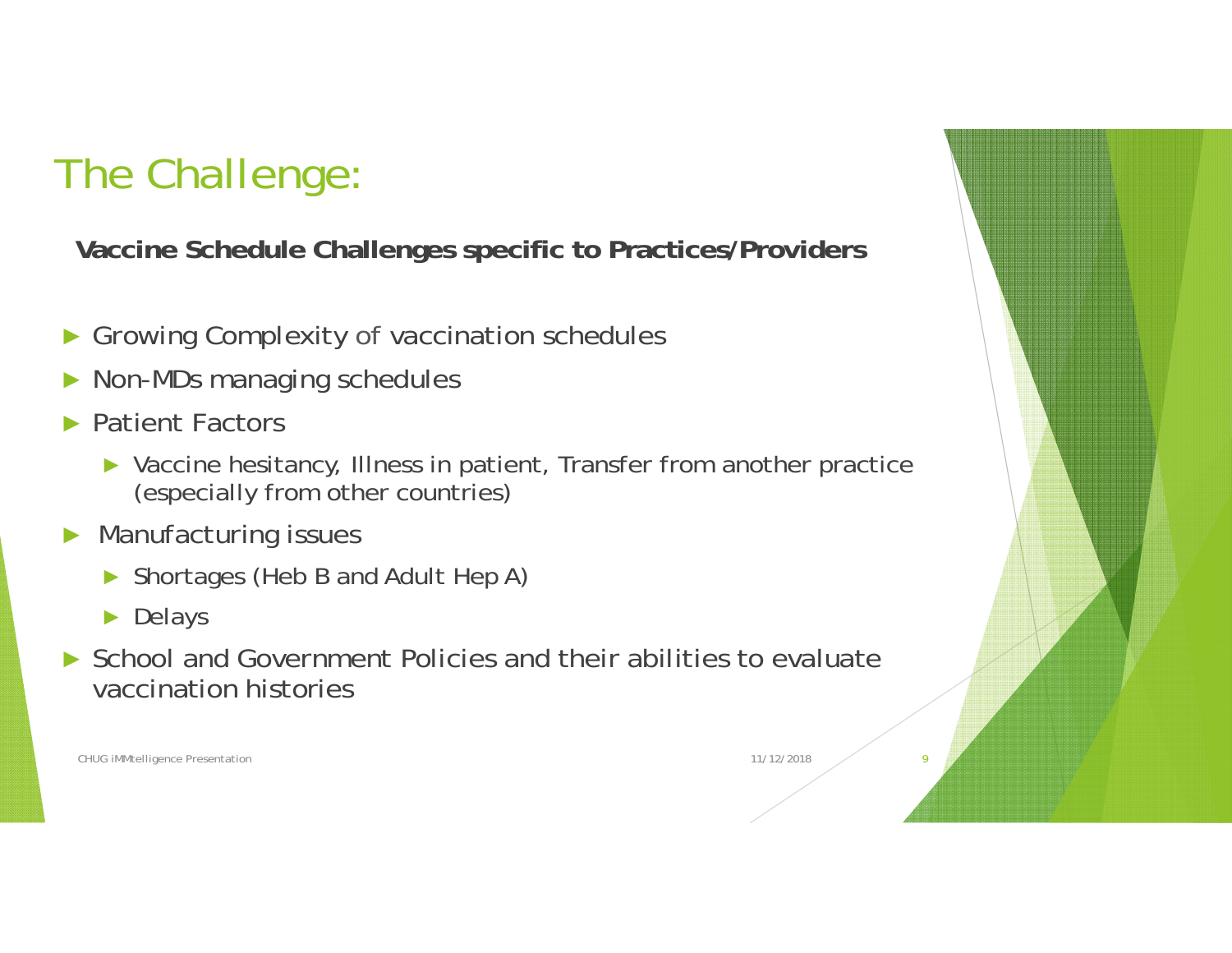#### Solving The Challenge:

*Provide Real-time immunization decision support at the point of care in GE Centricit*y by integrating the 3rd party ICE (Immunization Calculation Engine) to custom encounter forms.

#### ▶ Where do we start?

- Begin with an existing immunization formset already in production for many Health 1 clients.
- Formset already allows management of vaccines, preloading, and other features clients have developed over the years.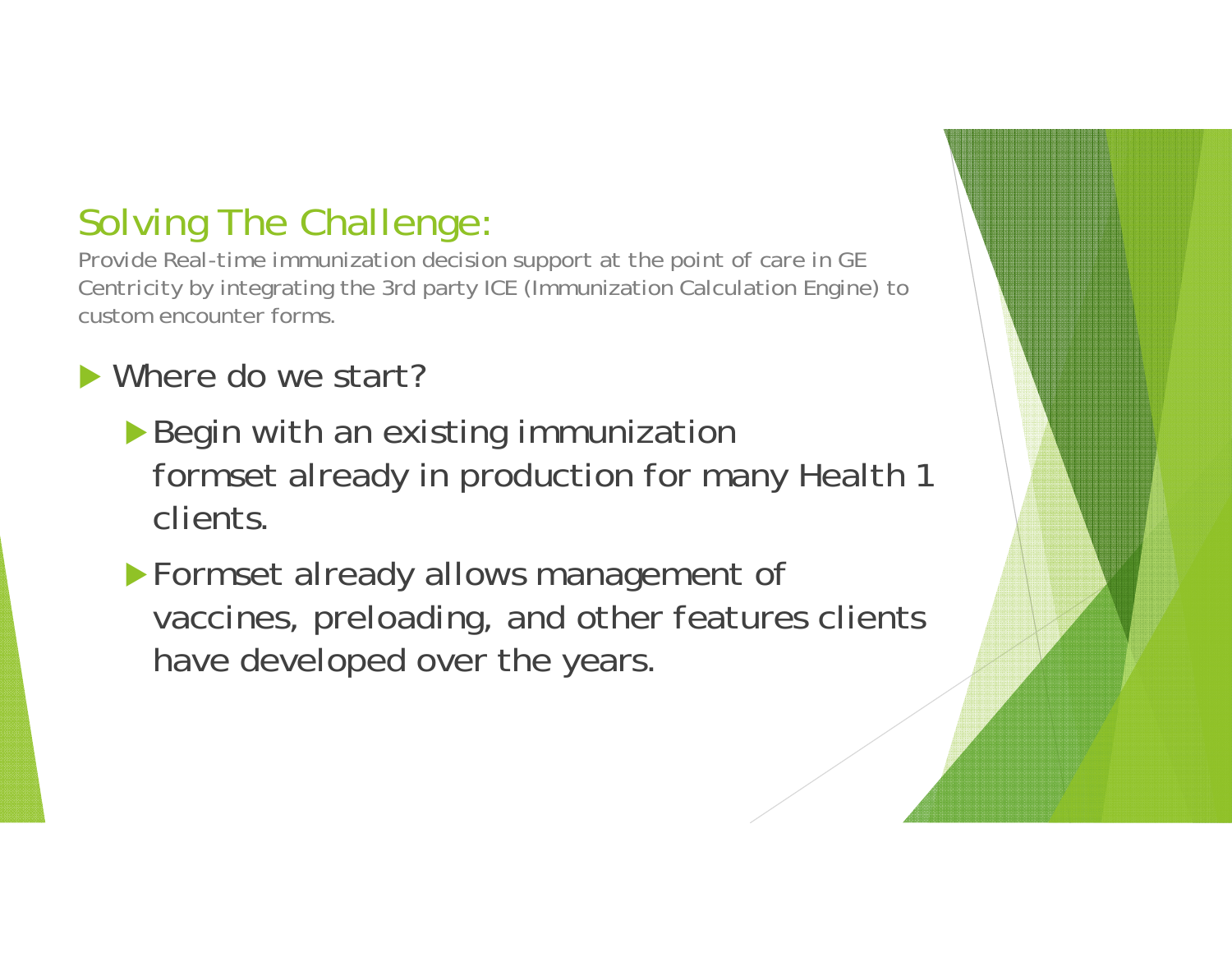### Solving The Challenge:

*Provide Real-time immunization decision support at the point of care in GE Centricit*y by integrating the 3rd party ICE (Immunization Calculation Engine) to custom encounter forms.

Why ICE?

- Allied Pediatrics, a Health 1 customer, introduces ICE and asks if it can be integrated.
- ICE is an existing framework for the decision support we need.
- **The rules are established, and tested**
- ICE is open source
- $\blacktriangleright$  The ICE team is eager to assist with integration to new products

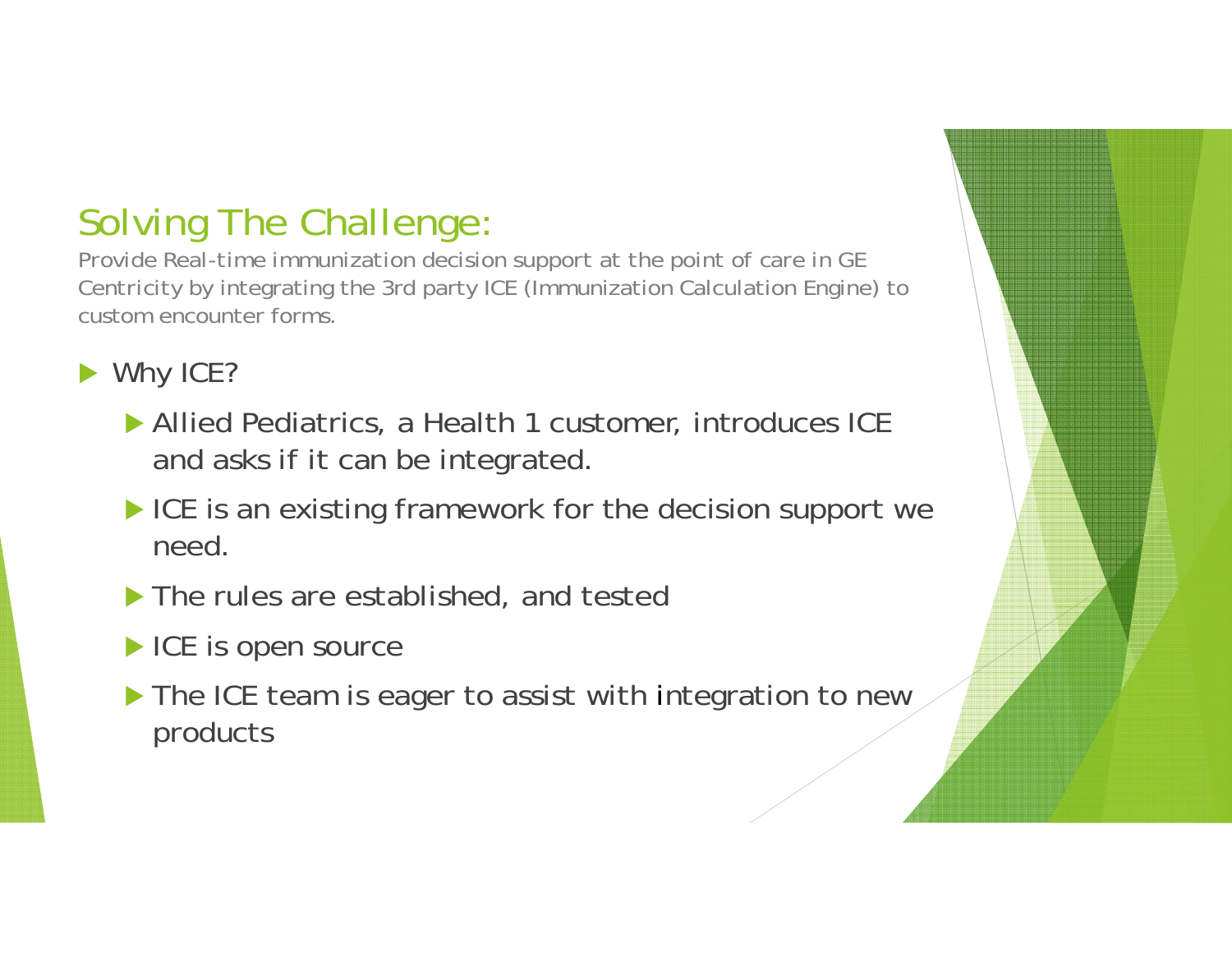## Overview of ICE

Michael J. Suralik – HLN Consulting, LLC

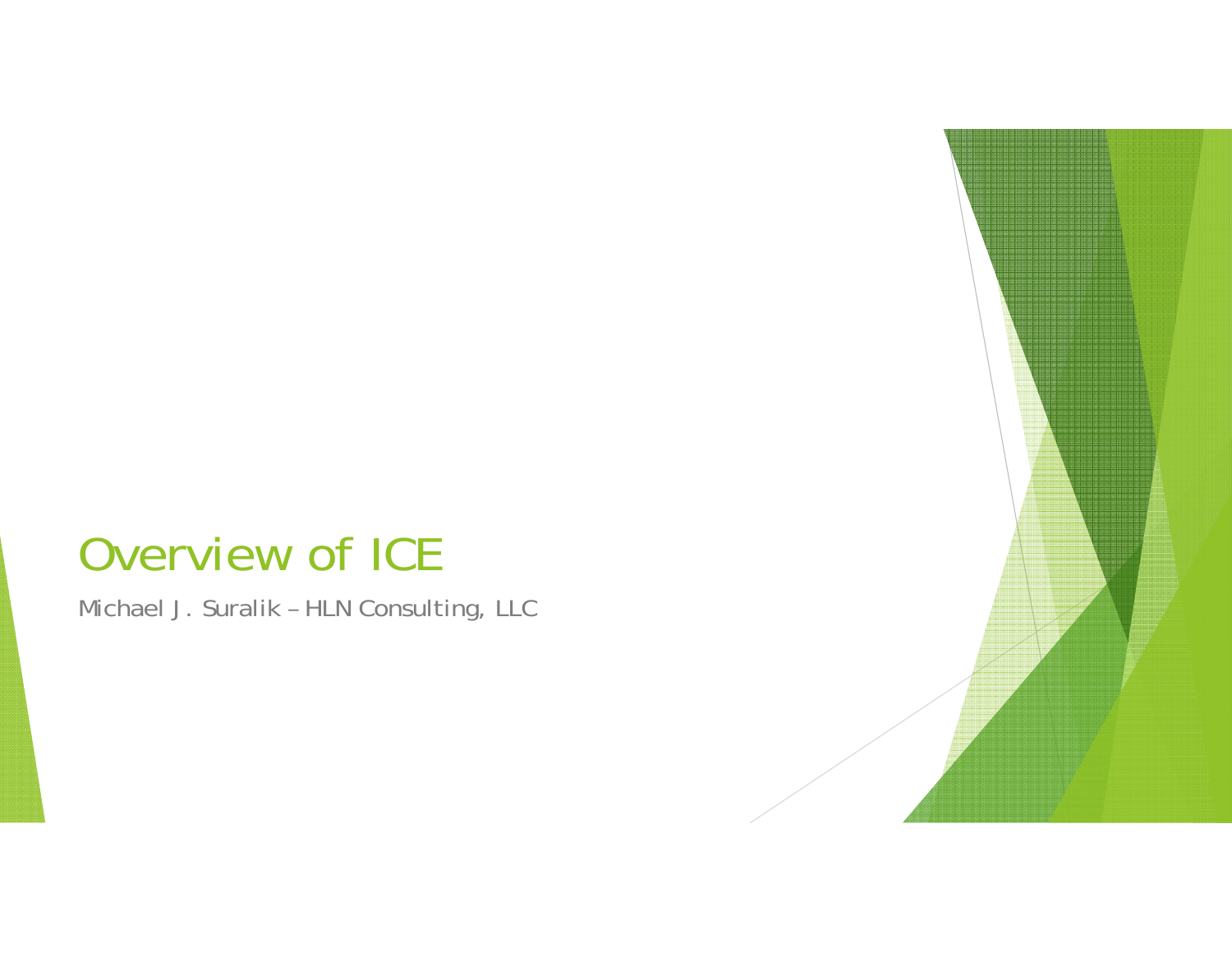## Introduction to ICE

Create an immunization decision support system that:

| Objective                                              | Achievement                                                                                                     |
|--------------------------------------------------------|-----------------------------------------------------------------------------------------------------------------|
| Supports routinely administered<br>vaccine groups      | Supports 15 vaccine groups from birth<br>through adulthood                                                      |
| Promotes clinical best practices                       | • Follows ACIP recommendations<br>Informed by CDC's CDSi project                                                |
| Adapts to changing requirements                        | Rule editing GUI tool for non-technical<br><b>SME<sub>S</sub></b><br>Automated testing tool w/ 2,700 test cases |
| Easily integrates with IIS and<br>other health systems | Standards-based, web service interface<br>Variety of deployment options                                         |
| Freely available                                       | Standard open-source license<br>Downloadable from public website                                                |

CHUG iMMtelligence Presentation 13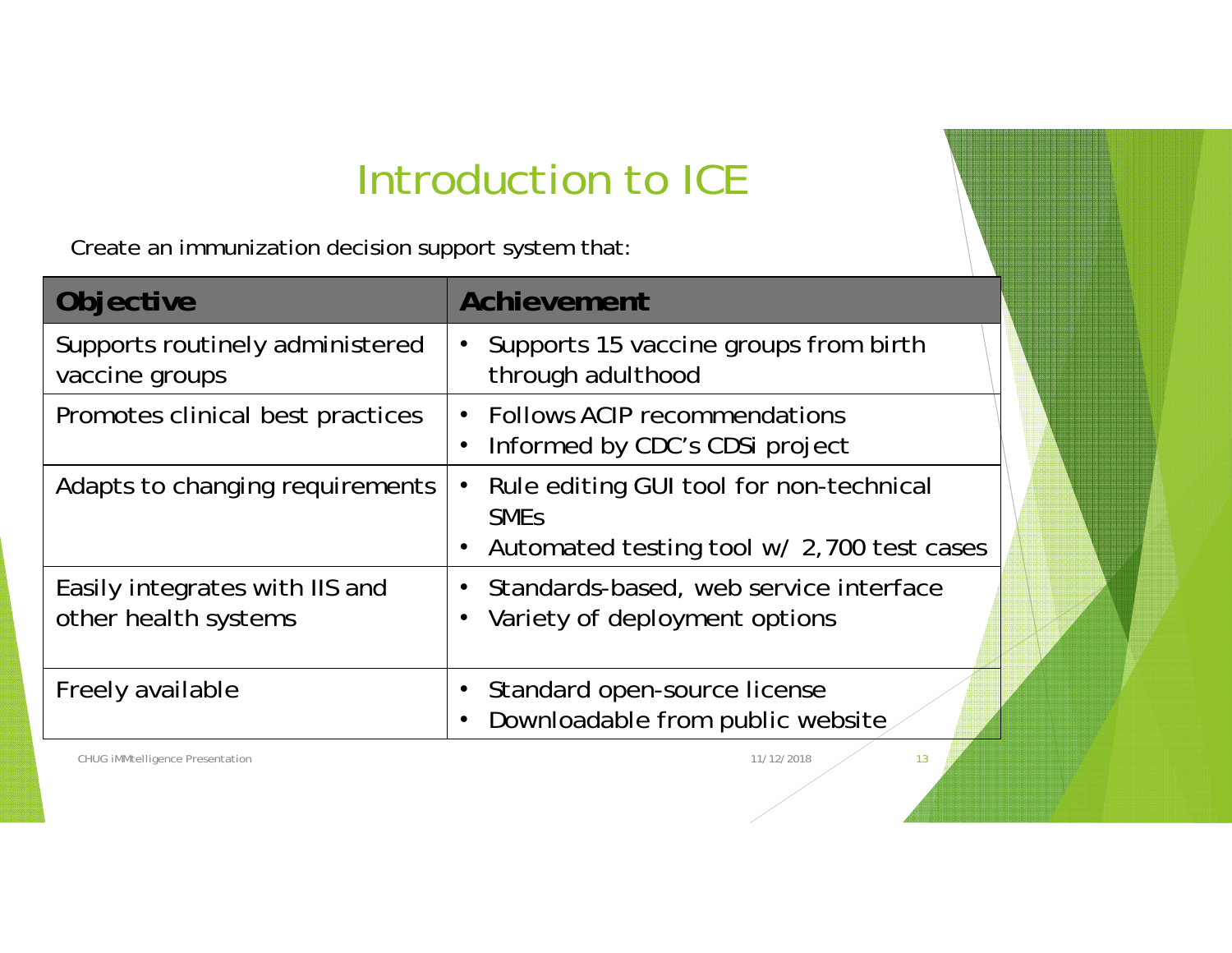## Inputs to ICE

- **Patient parameters** 
	- ▶ Date of birth
	- ▶ Gender
	- Immunization history (vaccine and admin date)
	- **Disease immunity** 
		- ▶ Proof of immunity
		- History of disease
- Situational parameters
	- **Immunization schedule identifier**
	- ▶ Date of evaluation

CHUG iMMtelligence Presentation 11/12/2018 214

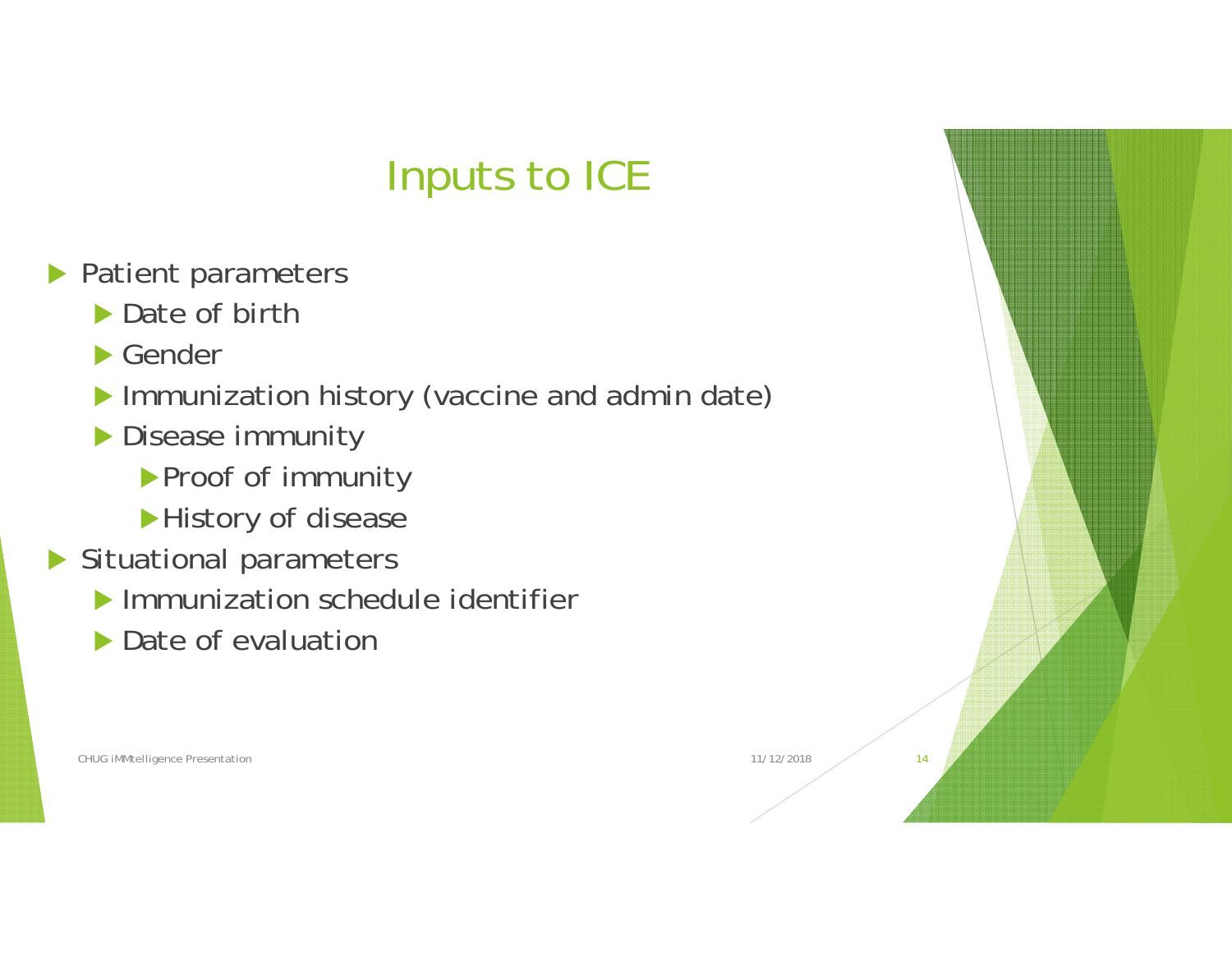#### Outputs from ICE

▶ Evaluation - of each Dose

Evaluation = {Valid, Invalid, or Accepted}

**Invalid Reason(s), for each Invalid dose** 

 $\blacktriangleright$ Recommendation - for each Vaccine Group

Recommendation = {Recommended, Future recommended, Conditional, or Not recommended}

**Reason** 

**Dates** 

**Earliest Date** 

Recommended Date

CHUG IMMTELRENCE FIGULE Date 15

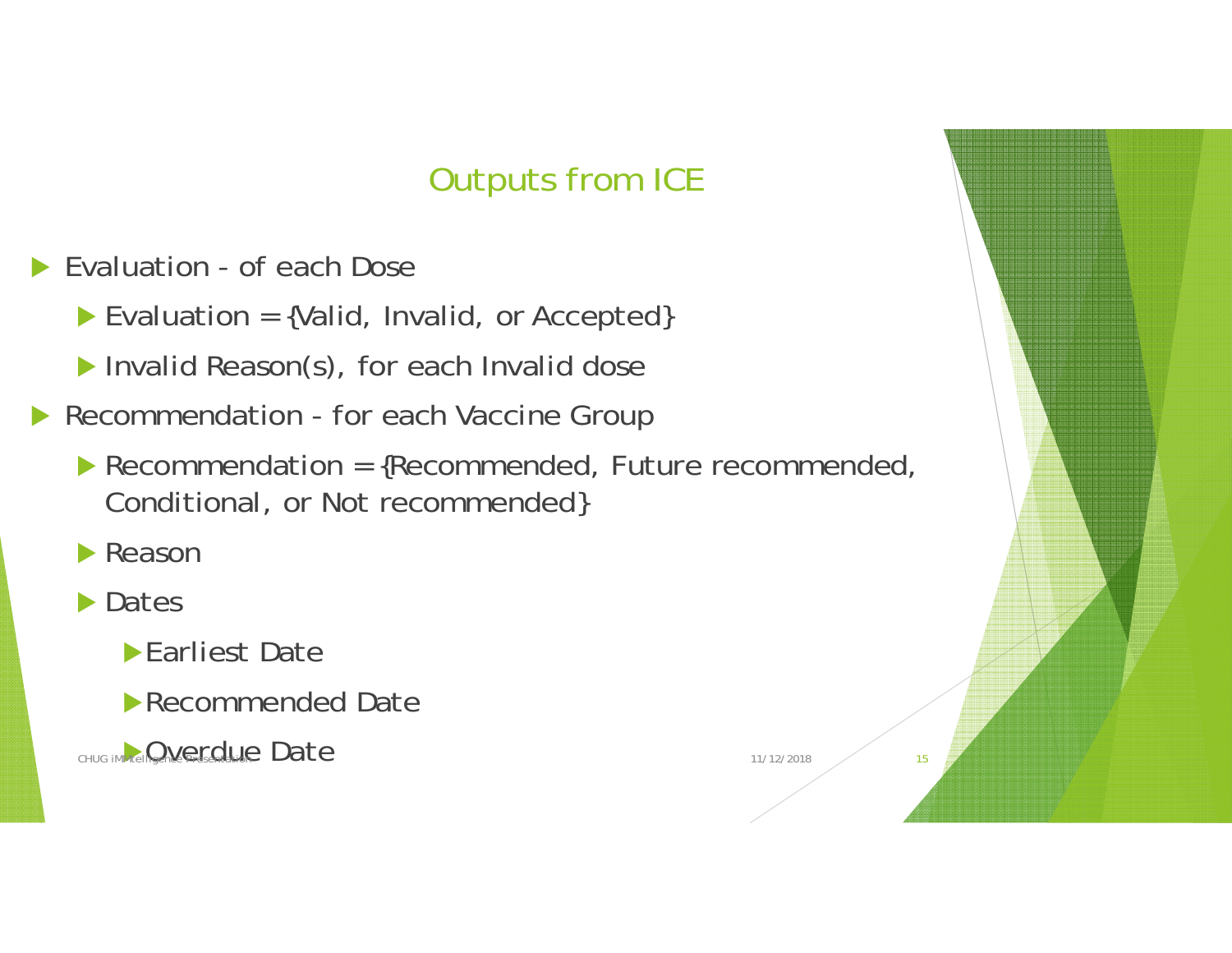## Pre-Configured Support for Vaccines in these Vaccine Groups'

- 1.DTP
- 2. H1N1
- 3.Hep A
- 4.Hep B
- 5.Hib
- 6. HPV
- 7. Influenza
- 8.Meningococcal ACWY

CHUG iMMtelligence Presentation 16 16 16 16 17/12/2018 16 16 17/12/2018

- 9.Meningococcal B
- 10. MMR
- 11. Pneumococcal
- 12. Polio
- 13. Rotavirus
- 14. Varicella
- 15. Zoster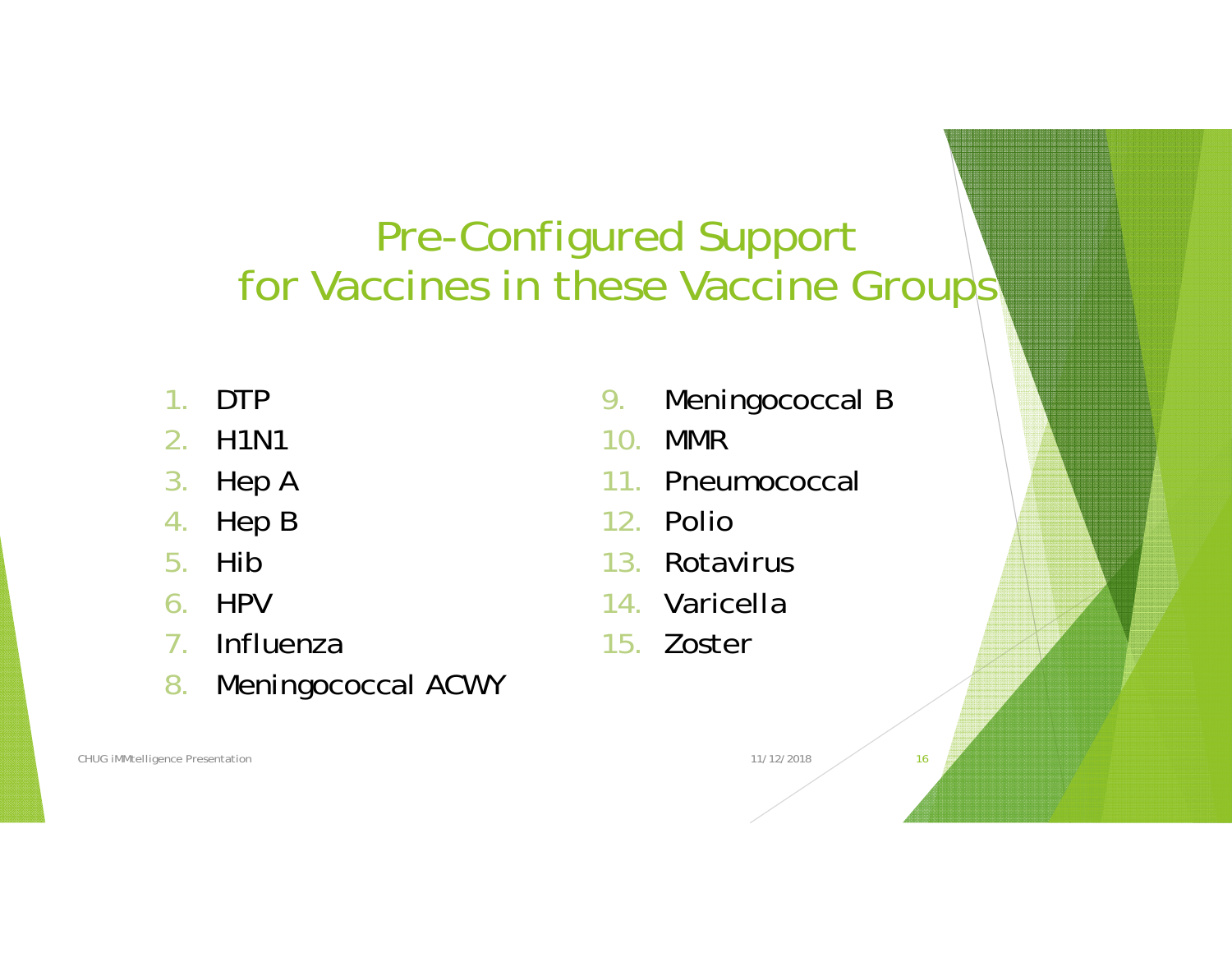## ICE Wikiwww.cdsframework.org



#### What is ICE?

The Immunization Calculation Engine (ICE) is a free, open-source immunization forecasting software system that has two major components. The core component is the ICE Web Service, which evaluates a patient's immunization history and generates the appropriate immunization recommendations for the patient. The ICE Web Service runs in OpenCDS which is a third-party platform that may be used to build decision support services for any clinical domain. The second component is the Clinical Decision Support Administration Tool (CAT), a web-based GUI tool that enables clinically-oriented subject matter experts to manage ICE with little or no intervention from software developers.

ICE comes initially configured with a default immunization schedule that supports all routine childhood, adolescent, and adult immunizations - based on the recommendations of the Advisory Committee on Immunization Practices (ACIP). Furthermore, any organization that deploys ICE may use CAT to configure ICE to suit its own needs, to support non-routine vaccines, to support new vaccines as they come to market, and to incorporate periodic changes to the ACIP recommendations.

The ICE software system has been developed and configured by a collaborative partnership of public health experts and information technology experts from the partnership of public health experts and information technology experts from the<br>CHUG is repressive. This powerful tool-including its open-source and treaty organizations listed below and has been released under a standard license:

#### Subscribe to receive ICE Announcements!



ICE Wins a 2017 Upshot Award from the National Vaccine Program Office (NVPO)



On June 6, 2017, HLN was awarded the 2017 Upshot Award for Excellence in Vaccine Supply, Access, and Use by the National Vaccine Program Office (NVPO) for its ICE Open Source Immunization Forecaster. In the letter of award, Dr. Jewel Mullen, Principal Deputy Assistant Secretary for Health commented that,

integration into clinical workflows-holds great promise for improving clinical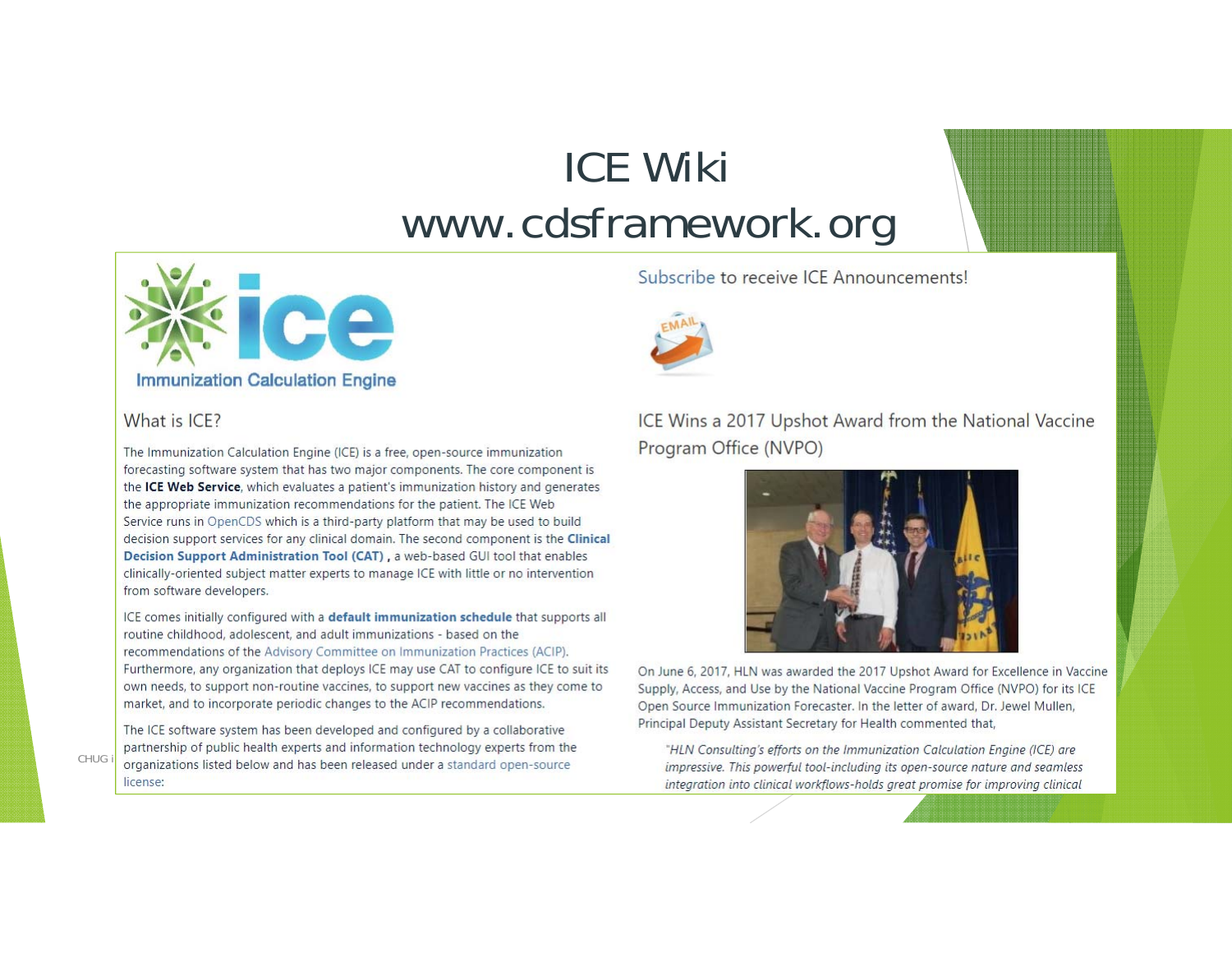### General Rules

This page contains general rules that apply to all vaccine groups. If there is an exception, a reference will be provided to the vaccine group that does not follow the general rule.

|                | <b>Rule Name</b>                                        | <b>Rule Details</b>                                                                                                                                                                                                                                                                                                                                                                                                                          |
|----------------|---------------------------------------------------------|----------------------------------------------------------------------------------------------------------------------------------------------------------------------------------------------------------------------------------------------------------------------------------------------------------------------------------------------------------------------------------------------------------------------------------------------|
|                | <b>Recommended Interval -</b><br><b>Unit of Measure</b> | Generally, an interval recommendation less than 4 months will be listed in days<br>(weeks) while an interval recommendation of 4 months or greater will be listed in<br>calendar months.                                                                                                                                                                                                                                                     |
|                |                                                         | The recommended interval between the first dose and the last dose will use the<br>same unit of measure as the recommended interval between each consecutive dose<br>in the series. For example, if the recommended interval between dose 1 and dose 2<br>is in days, and the recommended interval between dose 2 and dose 3 is in days,<br>then the recommended interval between dose 1 and dose 3 (the final dose) will also<br>be in days. |
| $\overline{2}$ | <b>Recommended Age -</b><br><b>Unit of Measure</b>      | Generally, a recommended age of less than 1 month will be listed in days (weeks)<br>while a recommended age of 1 month or greater will be listed in calendar months<br>or years, (e.g., 6 months, 18 months, 19 years, etc.).                                                                                                                                                                                                                |
|                | <b>CHUG iMMtelligence Presentation</b>                  | 11/12/2018<br>18                                                                                                                                                                                                                                                                                                                                                                                                                             |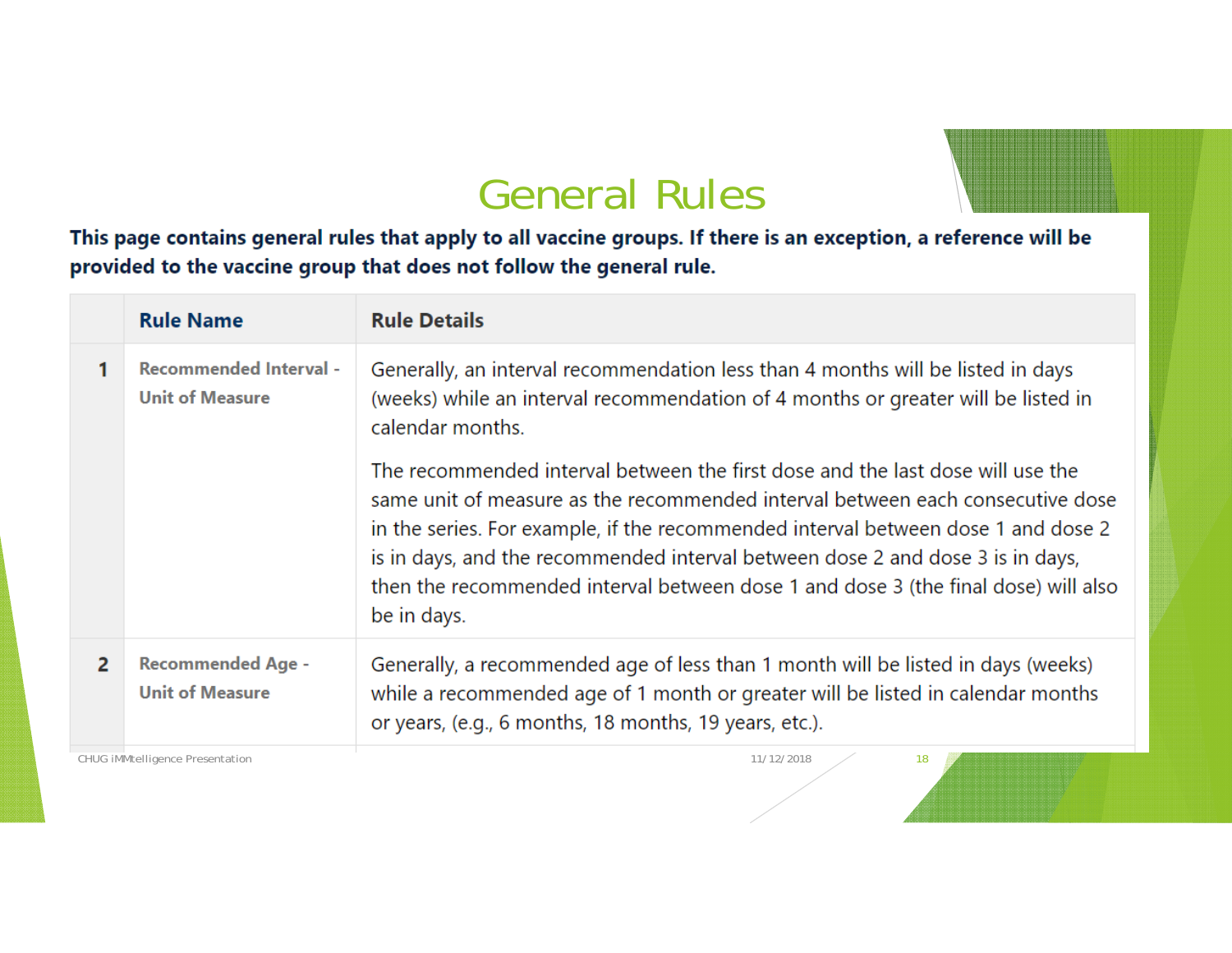#### Minimum & Routine Ages DTAP 5-Dose Series

| <b>Dose</b> | <b>Series</b><br><b>Name</b> | <b>Absolute</b><br><b>Minimum</b><br>Age | <b>Minimum</b><br>Age   | <b>Routine</b><br>Age | Latest<br><b>Recommended</b><br>Age (less than) | Valid CVX Code(s) per<br><b>Dose for this Series</b>                                          | <b>Invalid CVX</b><br>Code(s) per<br>Dose for this<br><b>Series</b> |
|-------------|------------------------------|------------------------------------------|-------------------------|-----------------------|-------------------------------------------------|-----------------------------------------------------------------------------------------------|---------------------------------------------------------------------|
|             | <b>DTP 5-</b><br>dose        | 38 days                                  | 42 days (6<br>weeks)    | 2<br>months           | 3 months $+4$<br>weeks                          | 01, 20, 28, 106, 107, 115*,<br>09*, 113*, 138*, 139*, 22, 50,<br>102, 110, 120, 130, 132, 146 |                                                                     |
| 2           | <b>DTP 5-</b><br>dose        | 66 days                                  | 70 days<br>$(10$ weeks) | 4<br>months           | 5 months $+4$<br>weeks                          | 01, 20, 28, 106, 107, 115*,<br>09*, 113*, 138*, 139*, 22, 50,<br>102, 110, 120, 130, 132, 146 |                                                                     |
| 3           | DTP 5-<br>dose               | 94 days                                  | 98 days<br>$(14$ weeks) | 6<br>months           | $7$ months $+4$<br>weeks                        | 01, 20, 28, 106, 107, 115*,<br>09*, 113*, 138*, 139*, 22, 50,<br>102, 110, 120, 130, 132, 146 |                                                                     |
| 4           | <b>DTP 5-</b><br>dose        | 361 days                                 | 15 months               | 15<br>months          | 19 months $+4$<br>weeks                         | 01, 20, 28, 106, 107, 115, 09,<br>113, 138, 139, 22, 50, 102,<br>110, 120, 130, 132, 146      |                                                                     |
| 5           | <b>DTP 5-</b><br>dose        | 4 years $-4$<br>days                     | 4 years                 | 4 years               | 7 years                                         | 01, 20, 28, 106, 107, 115, 09,<br>113, 138, 139, 22, 50, 102,<br>110, 120, 130, 132, 146      |                                                                     |

\*Note: Td/Tdap vaccines will be Evaluated as Invalid (with a reason code of INSUFFICIENT\_ANTIGEN) if administered as dose 1, 2 or 3 to a patient who is < 7 years - 4 days old. See CVX Code Minimum Age Rules.

CHUG iMMtelligence Presentation 19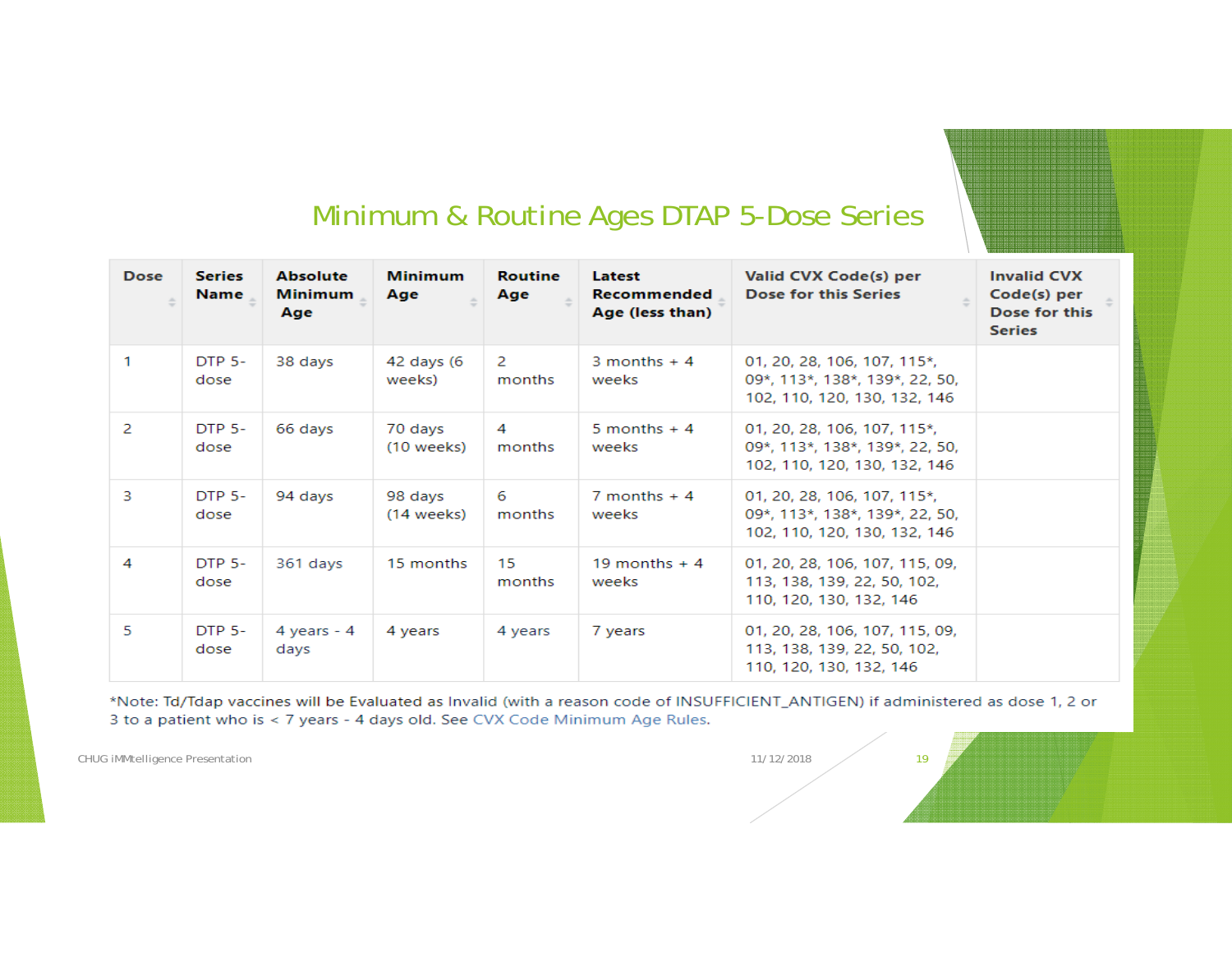#### Sample ICE Deployment



CHUG iMMtelligence Presentation 11/12/2018 20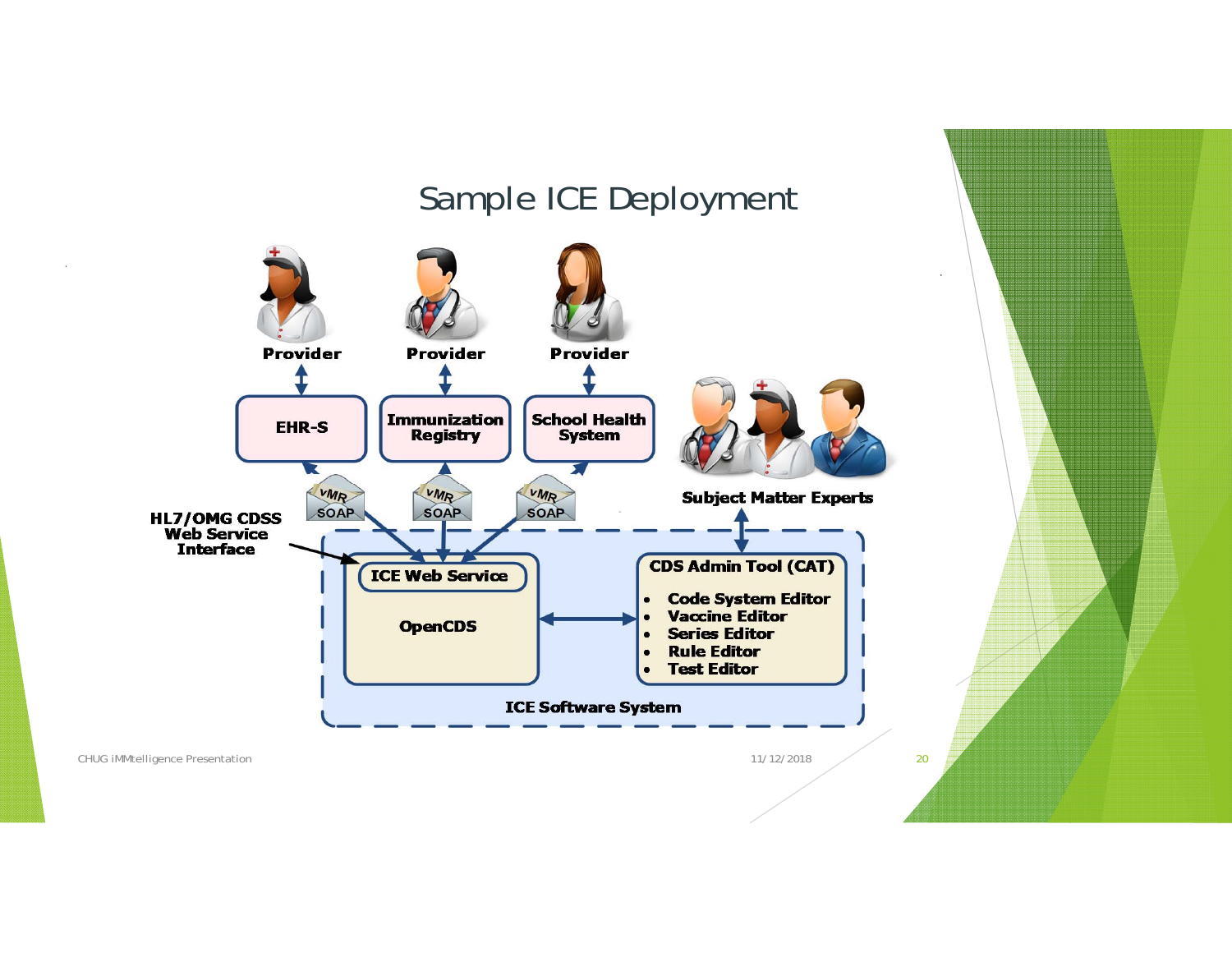# Integrating ICE with GE Centricity

Jennifer Monahan – Health 1 Technologies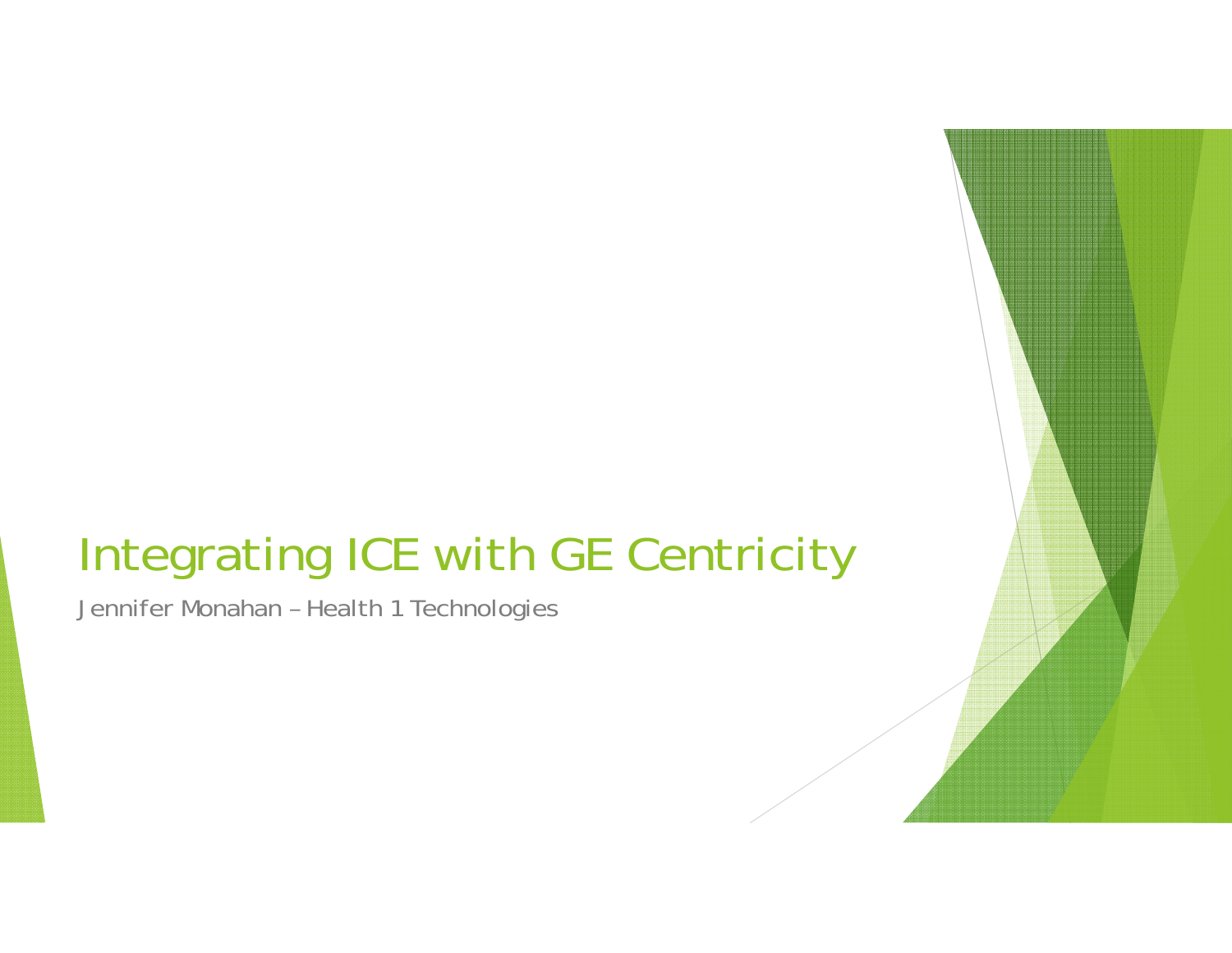### Technical Implementation

- ▶ How do we get Centricity to talk to ICE?
	- $\blacktriangleright$  This is accomplished by creating a helper service that accepts a text file input from Centricity, and translates the evaluations back out in a text file output from ICE
- ▶ Use MEL expressions to write patient immunization information and demographics to a file, and then read ICE output file for evaluations.
	- **Early integrations required a button push to request** evaluations, and a second button push to retrieve them.
- How do we make this process as invisible to the user as possible?
	- Later integrations handle this via watchers and actions 'behind the scenes' to remove the need for user to click.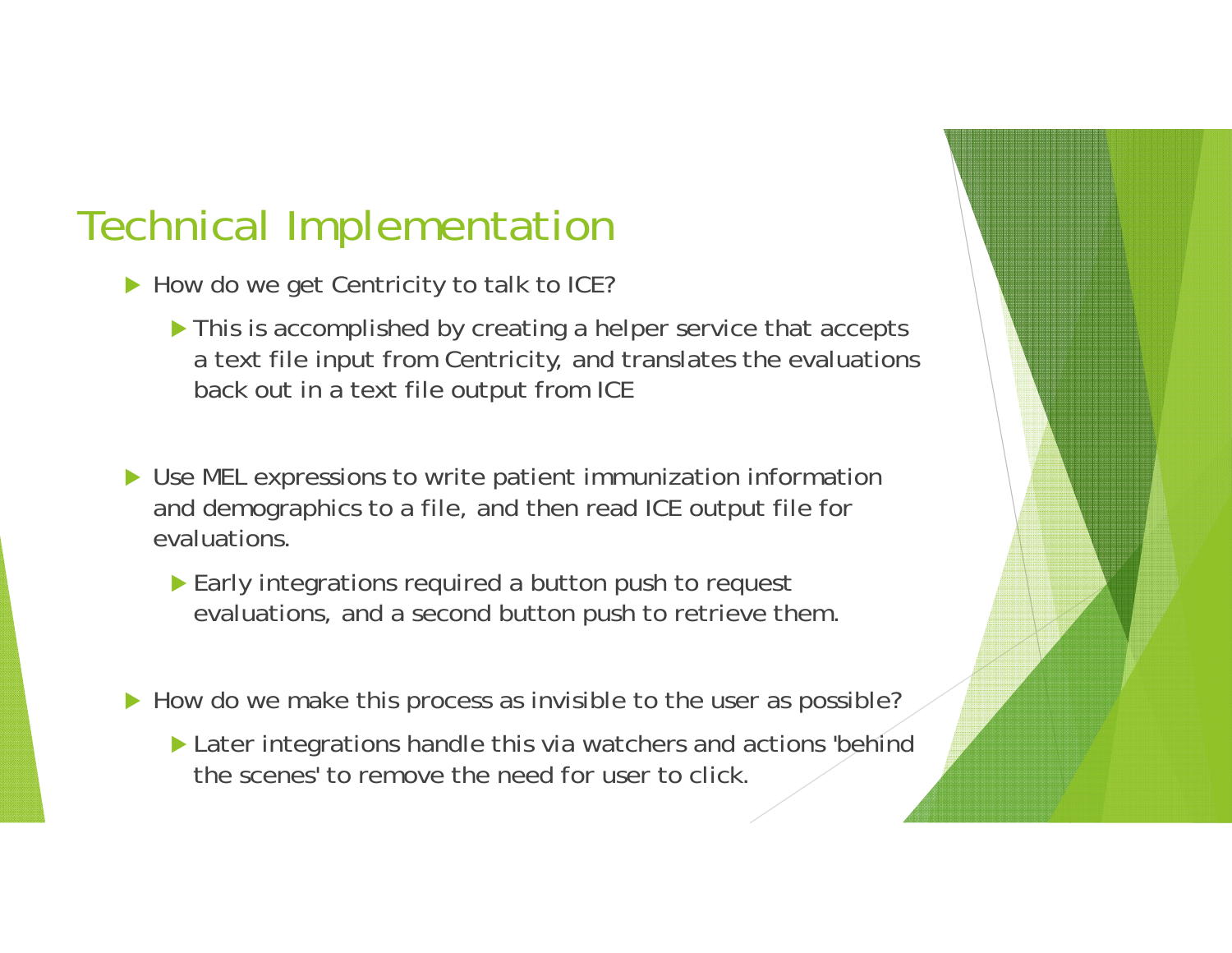## User Experience

- $\blacktriangleright$  Add a 'Forecast' section to the existing Immunization form.
	- Forecast will provide in visit feedback as determined by the ICE Engine
	- ▶ Need to display information concisely, but provide deeper feedback when necessary (e.g. a vaccine that is not accepted – why?)
		- Accomplished via an 'Evaluations' button that provides detail where overview is not enough.
	- ▶ Need to provide easy ordering ability for vaccines that are due
		- **Accomplished via an order button on vaccines that are due**
	- How do we handle vaccines where the data is ambiguous and therefore feedback is undetermined?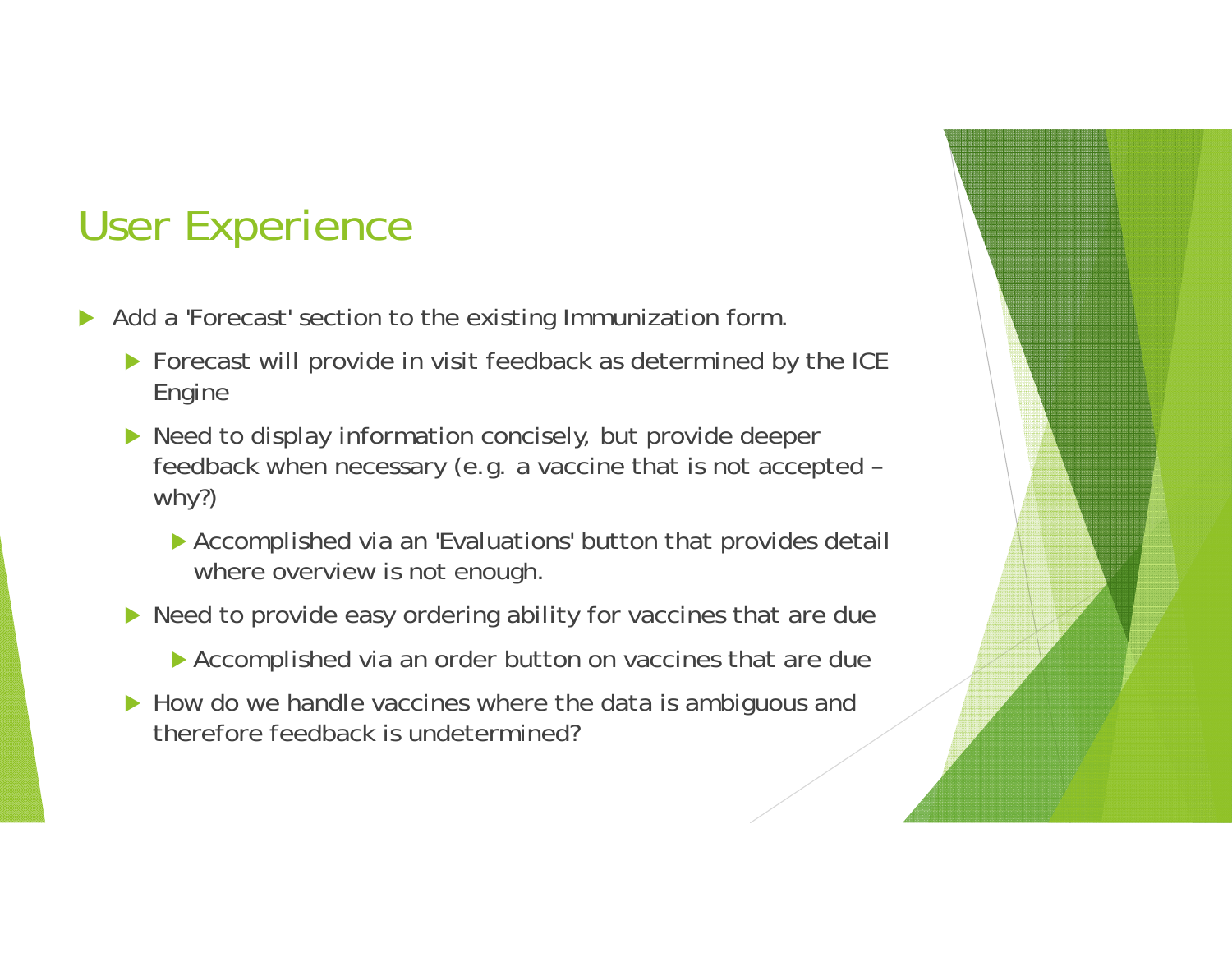## Technical Challenges

- $\blacktriangleright$  Ordering Preferences
	- ▶ How do we deal with ordering items that are part of a Combo-Vax or where multiple orders could relate to one recommendation?
- $\blacktriangleright$  Data Inconsistencies
	- The evaluations are only as good as the data in the system
	- Some clients had data such as 'birth dose' in their Hep B obsterms, this caused the status of the vaccine to be unknown following a GE immunization migration which in turn led to 'undetermined' status on ICE Evaluations.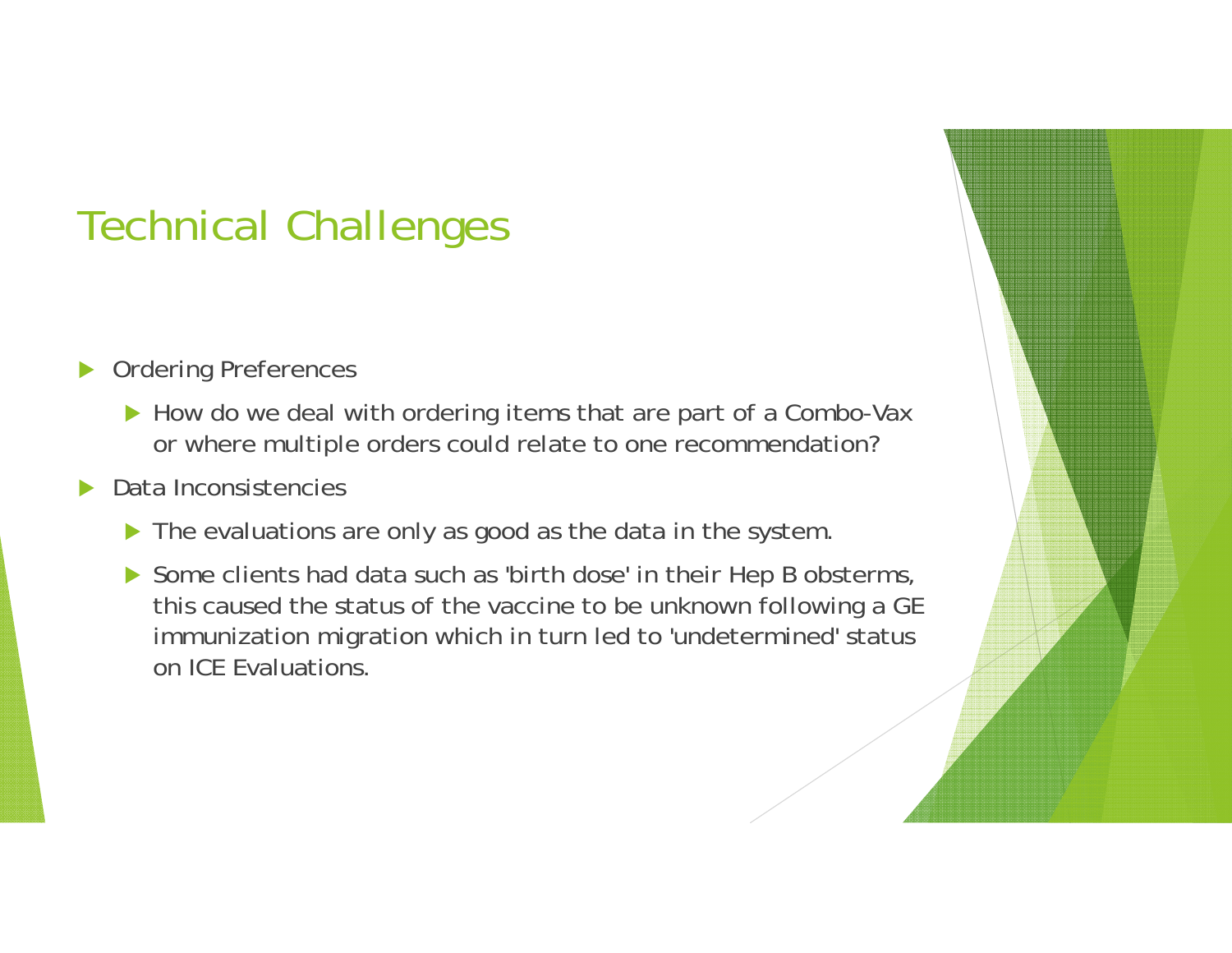# Practice Experience

Dr. Stewart Samuel – Allied Physicians Group

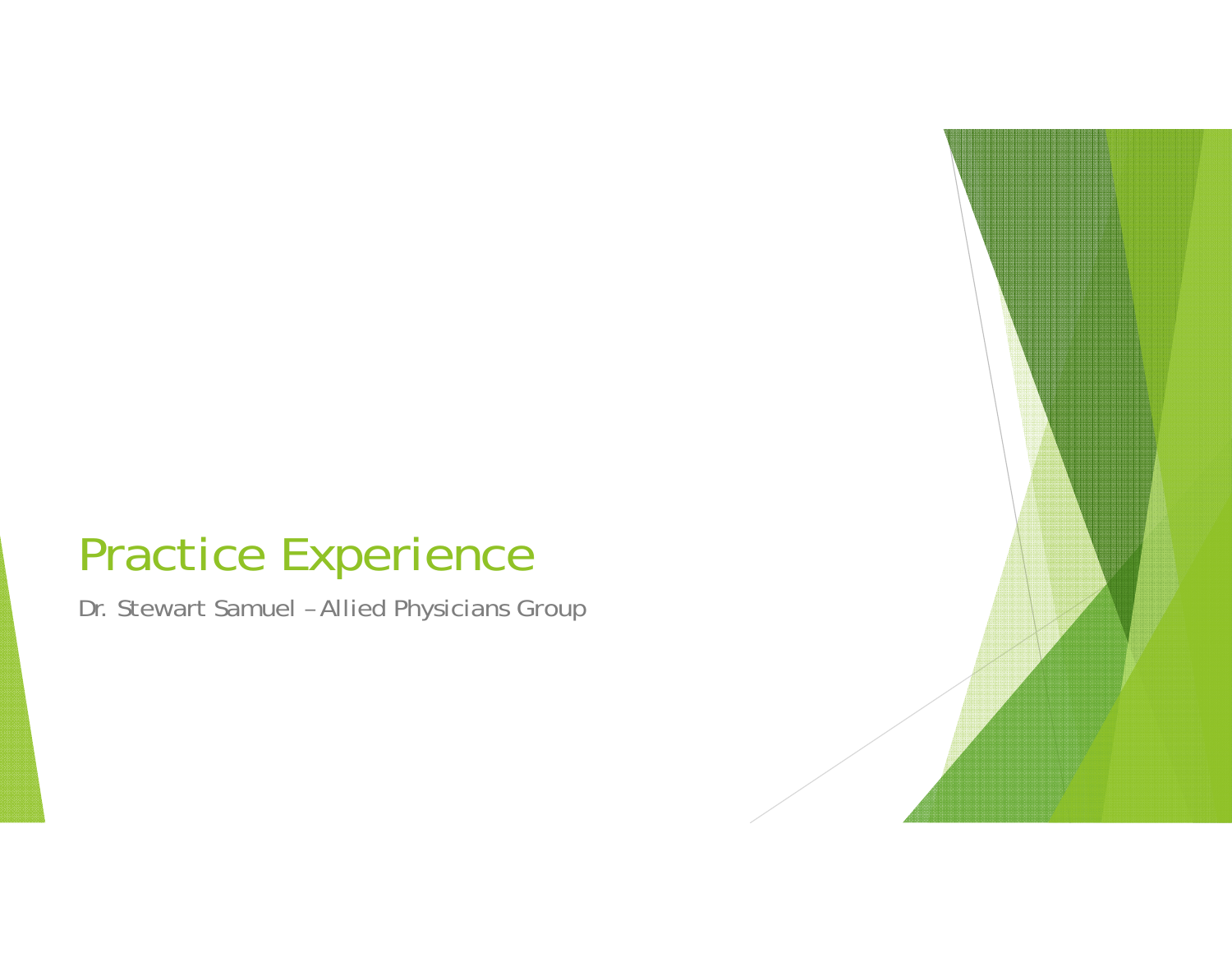## Implementation & Challenges

- ► Initial reception was positive
- ►Technical issues
- ► Testing form in test
- ►Connectivity speed
- ►Form functionality/UI
- ► Errors- Obs term- Vaccine table reconciliation
- ► Custom needs (Vaccines given within an accepted range, but earlier than CDC recommendation and error notification- TDAP, HPV, 4th Polio as part of combo vaccine)

CHUG iMMtelligence Presentation 26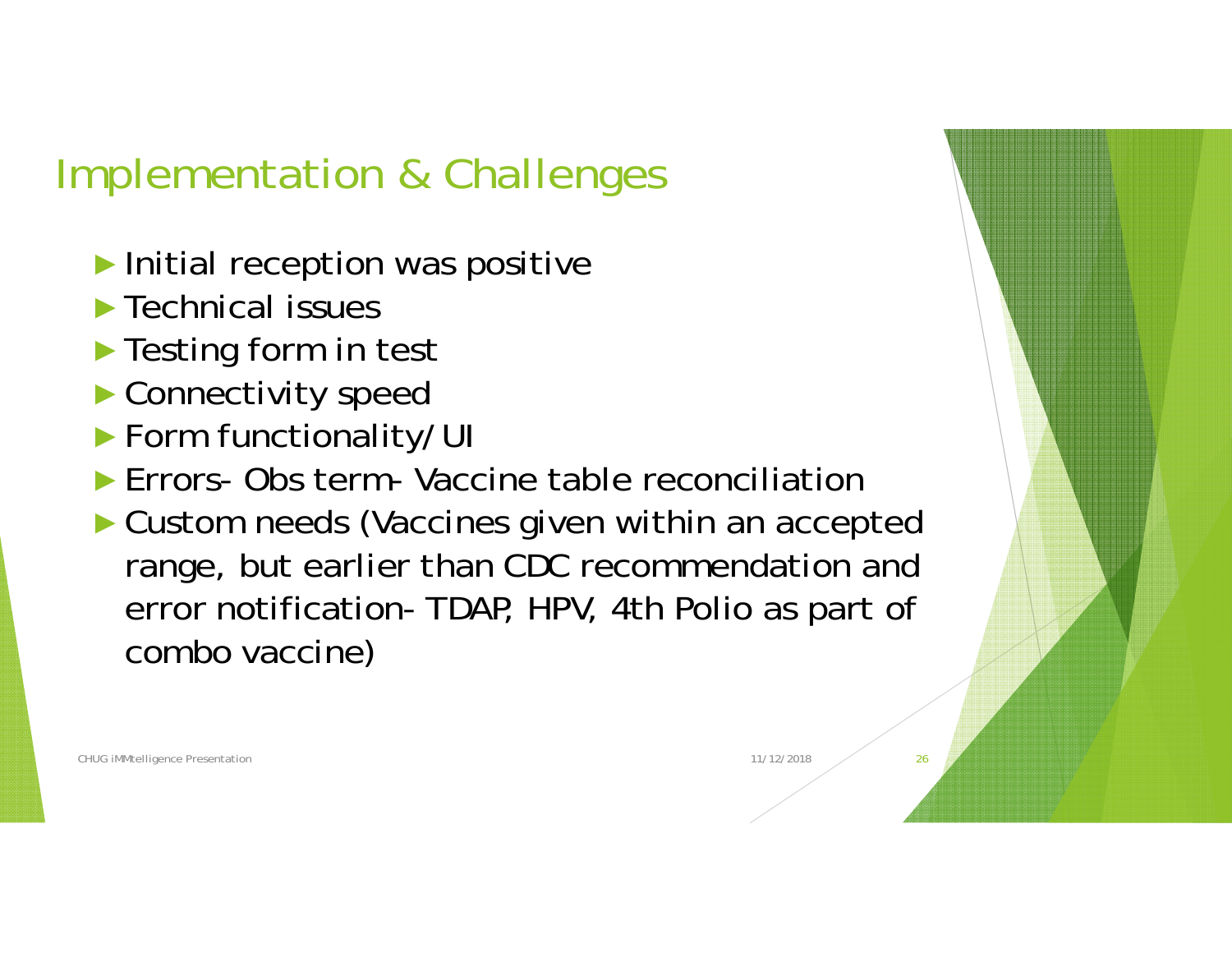## Allied - Current Implementation Status

#### **Current Status**

- ► Select Providers and staff using the iMMtelligence form in live environment
- ► Compiling "exceptions" specific to our organization's practices
- ►Reconciling vaccine table errors

#### **Future Plans**

- ▶ General Use of iMMtelligence form with all site/providers
- ▶ Continued Patient education/Communication
- **Diangle 20 Sepulation management**

CHUG iMMtelligence Presentation 27 and 2012 11/12/2018 27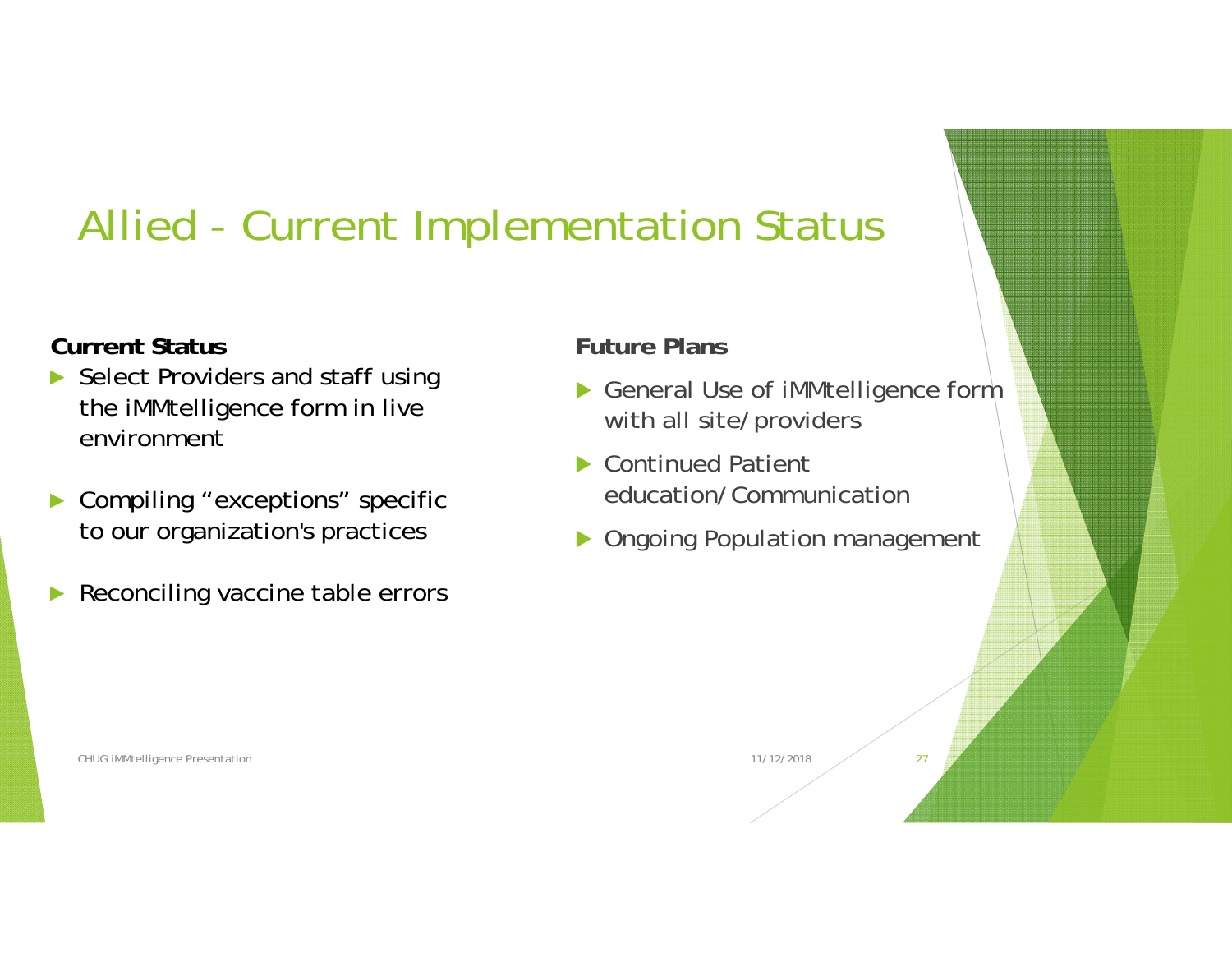#### Live Demo

Jennifer Monahan – Health 1 Technologies

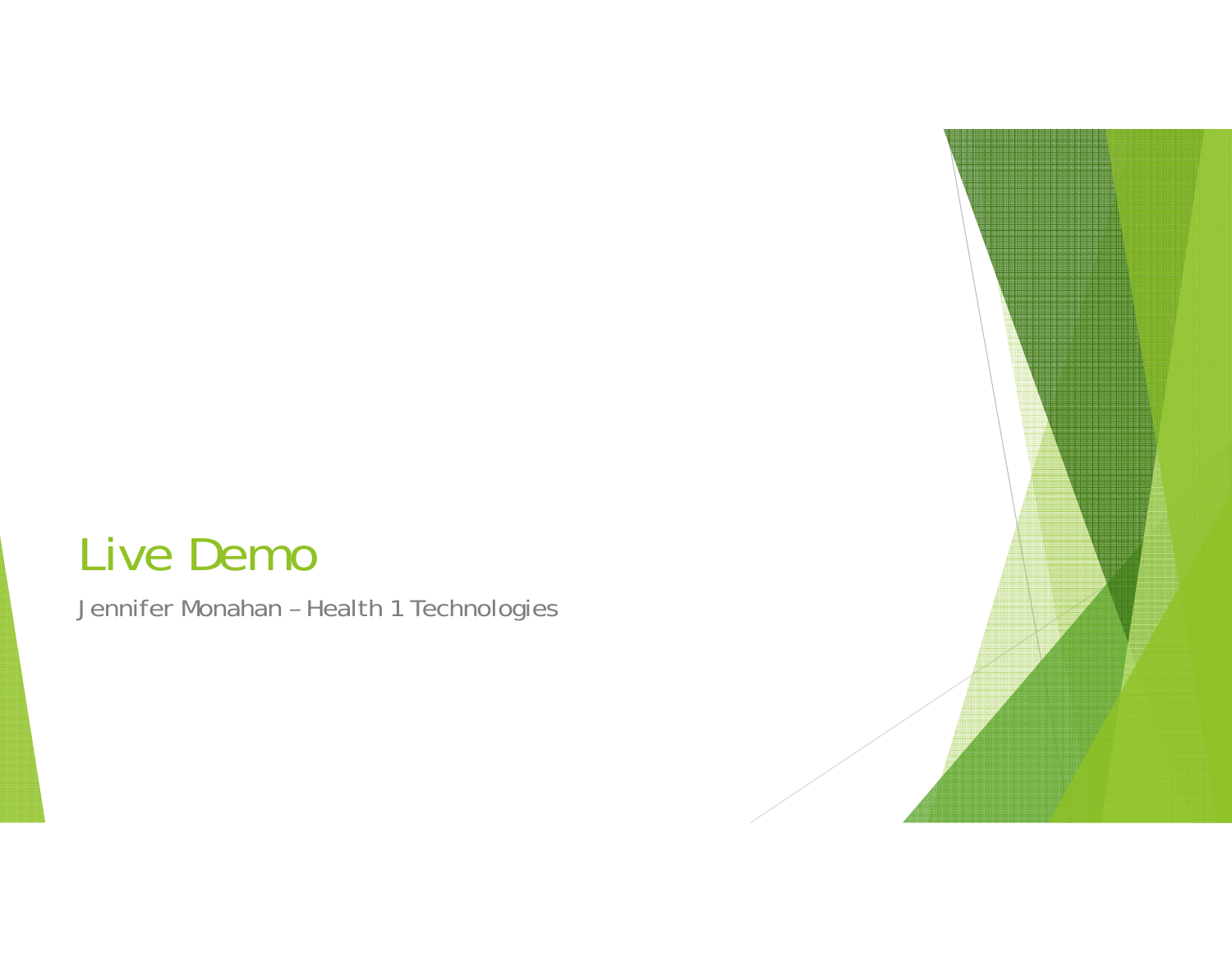#### Health One Technologies - Jennifer Monahan

#### iMMtelligence Form – Live Demonstration

| Review/Order                        | Give Vacc<br>Give Vacc 2                                           | TB-PPD                                                   | Safety                    | Preload        | Edit/Adv React                  |                                | Text                                     |
|-------------------------------------|--------------------------------------------------------------------|----------------------------------------------------------|---------------------------|----------------|---------------------------------|--------------------------------|------------------------------------------|
| <b>Dillon Peds</b>                  |                                                                    |                                                          |                           |                |                                 |                                | DOB: 06/05/2011 - 6 Years & 10 Months OI |
| Vacc. ord. by: Figueroa ; Catherine |                                                                    | $\overline{\phantom{a}}$                                 | provider click enter name | ☞              | Vaccine Counselling by Provider |                                |                                          |
| <b>VFC Status: Not VFC Eligible</b> |                                                                    | $\overline{\phantom{a}}$                                 | V <sub>01</sub>           | verify         | Last updated: 04/23/2018        |                                | LOC: H1N                                 |
| <b>Vaccines Ordered</b>             |                                                                    |                                                          |                           |                |                                 |                                |                                          |
| Hep B<br>×.<br>Rotavirus            | C Pediatric<br><b>Vax Group</b>                                    | $\circ$<br>Adult (18 years and older)<br>Recommendations |                           | C Travel/Other | $\bullet$<br><b>Due Date</b>    | iMMtelligence                  | $\left  \right.$ $\right $               |
| PCV <sub>13</sub>                   | Order)<br>Hepatitis B                                              | Due Now - Recommended                                    |                           |                | 08/05/2011                      | Age                            | <b>Evaluations</b>                       |
| <b>DTaP</b><br><b>IPV</b>           | Order)<br><b>DTP</b>                                               | Due Now - Recommended                                    |                           |                | 08/05/2011                      |                                | Evaluations                              |
| DTaP-HepB-IPV                       | Order)                                                             |                                                          |                           |                |                                 |                                |                                          |
| Hib                                 | Polio                                                              | Due Now - Recommended                                    |                           |                | 08/05/2011                      |                                | Evaluations                              |
| Varicella<br><b>MMR</b>             | <b>Hib</b>                                                         | High Risk - Conditionally Recommended                    |                           |                |                                 |                                | <b>Evaluations</b>                       |
| DTaP-IPV                            | Rotavirus                                                          | Too Old - Not Recommended                                |                           |                |                                 |                                | Evaluations                              |
| Flu IM<br>Zoster                    | Order)<br><b>MMR</b>                                               | Due Now - Recommended                                    |                           |                | 06/05/2012                      | $\vert$ 1                      | <b>Evaluations</b>                       |
| Hep A                               | Order)<br>Varicella                                                | Due Now - Recommended                                    |                           |                | 06/05/2012                      | [1                             | Evaluations                              |
| HepA-HepB                           | <b>Order</b> )<br><b>Hepatitis A</b>                               | Due Now - Recommended                                    |                           |                | 06/05/2012                      | $\blacksquare$                 | Evaluations                              |
| Td<br>Tdap                          | Pneumo PCV                                                         | High Risk - Conditionally Recommended                    |                           |                |                                 |                                | Evaluations                              |
| MCV4                                | Order)<br>Influenza                                                | Due Now - Recommended                                    |                           |                | 08/01/2017                      | 6                              | <b>Evaluations</b>                       |
| HPV4<br>HPV9                        | MCV4                                                               | Due in the Future - Recommended in the Future            |                           |                | 06/05/2022                      | 11                             | Evaluations                              |
| PPV23                               | Mening B                                                           | Below Minimum Age for High Risk Series - Not Rec         |                           |                |                                 |                                | <b>Evaluations</b>                       |
| Give Vaccine                        | <b>HPV</b>                                                         | Due in the Future - Recommended in the Future            |                           |                | 06/05/2022                      | 11                             | <b>Evaluations</b>                       |
|                                     |                                                                    |                                                          |                           |                |                                 |                                |                                          |
| Turn Off Notifications              | <b>Order All</b>                                                   |                                                          |                           |                |                                 |                                | Refresh iMMtelligence                    |
| <b>Vaccine Review</b>               |                                                                    |                                                          |                           |                |                                 | Links                          |                                          |
|                                     | Vaccines reviewed - up to date<br>Vaccines reviewed - update todav |                                                          | Comments:                 |                |                                 | a.<br>$\overline{\phantom{a}}$ | CDC 0-18 vr                              |
|                                     | Vaccines reviewed - patient/parent declines                        |                                                          |                           |                |                                 | ×.                             | CDC Adult Schedule                       |
|                                     |                                                                    |                                                          | copy prior                |                |                                 | $\sim$                         | CDC VIS                                  |

CHUG Fall 2018

11/12/2018 29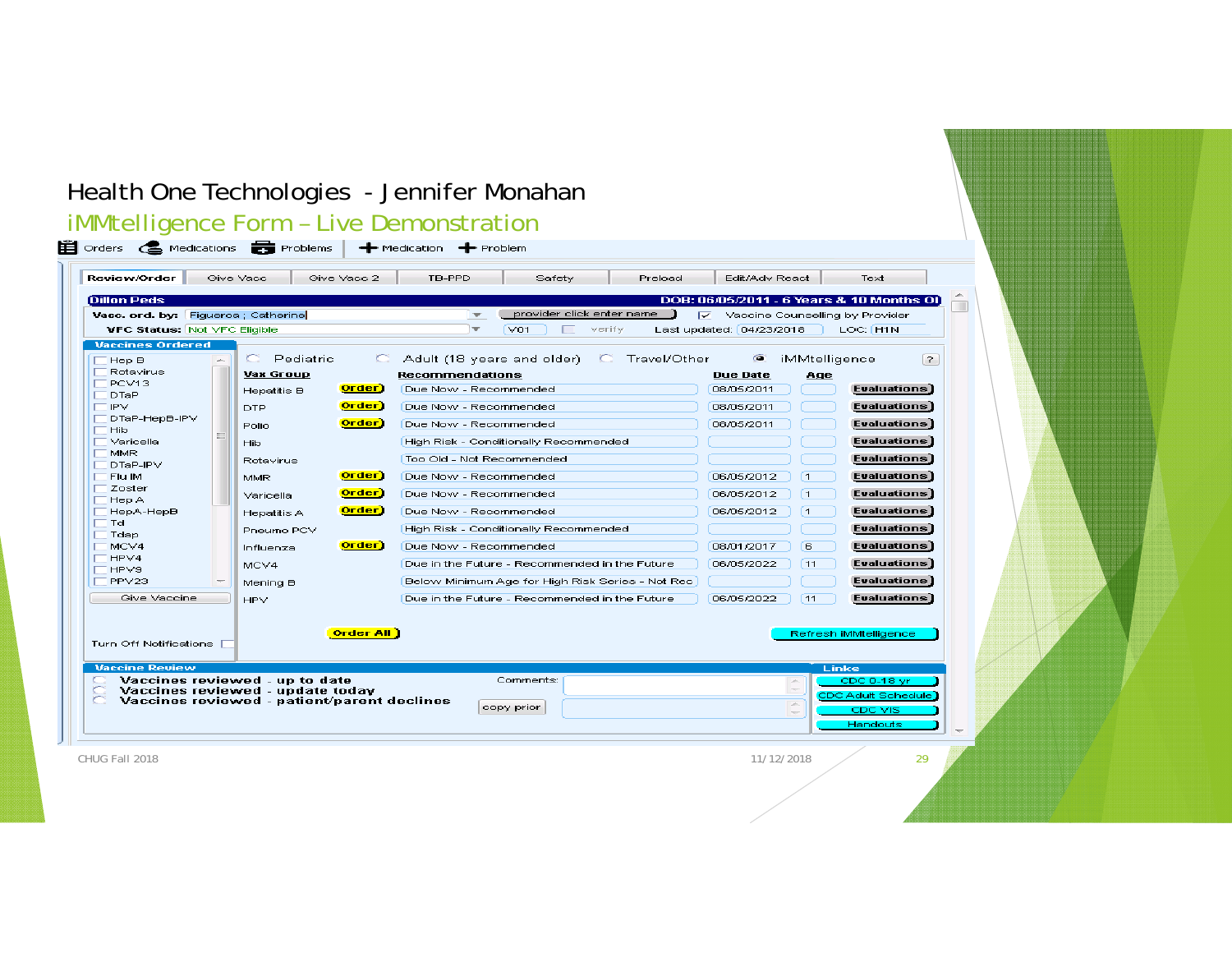### Questions & Answers

Jennifer Monahan – Health 1 Technologies